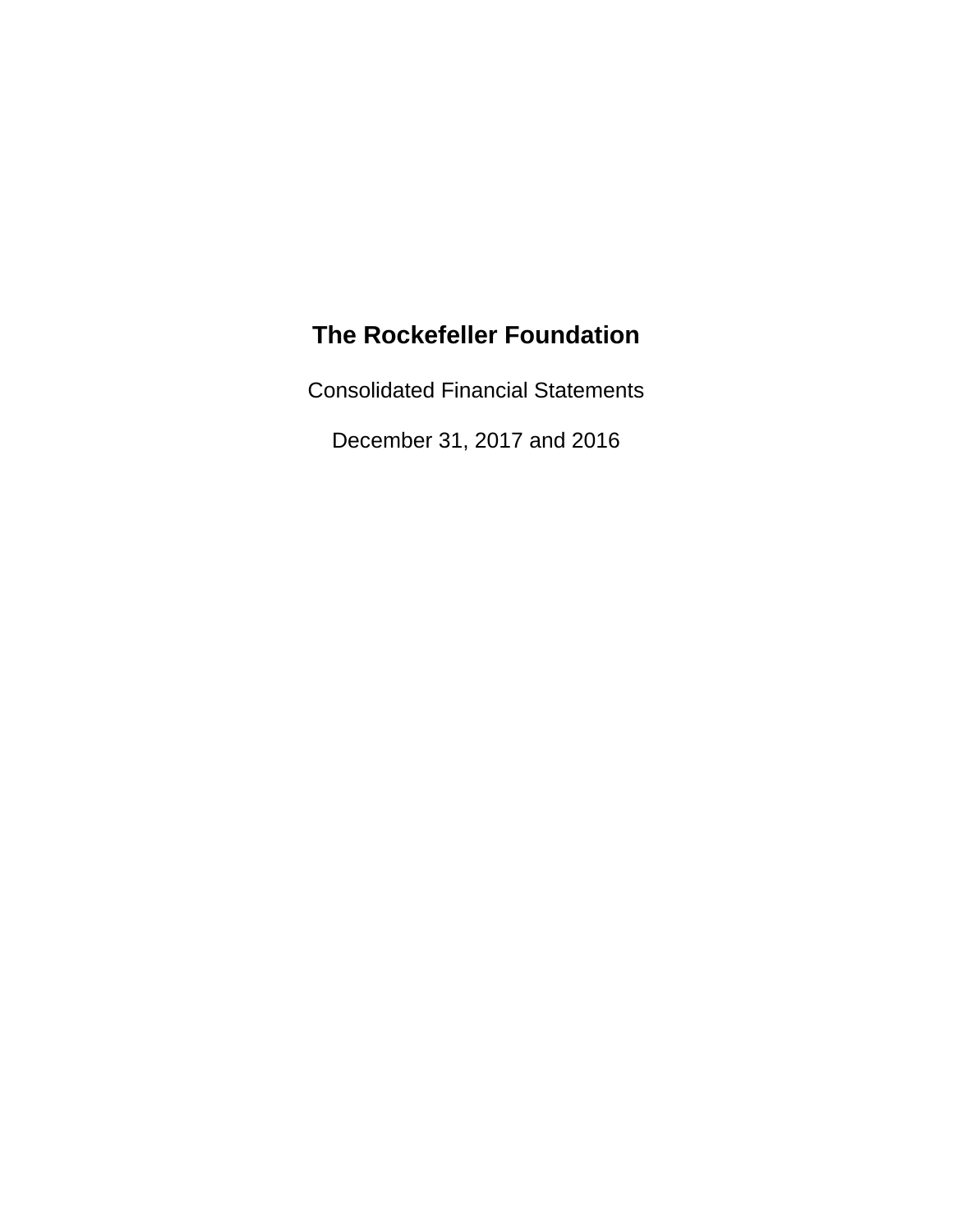

#### **Independent Auditors' Report**

## **Board of Trustees The Rockefeller Foundation**

We have audited the accompanying consolidated financial statements of The Rockefeller Foundation (the "Foundation"), which comprise the consolidated statements of financial position as of December 31, 2017 and 2016, and the related consolidated statements of activities and cash flows for the years then ended, and the related notes to the consolidated financial statements.

#### *Management's Responsibility for the Financial Statements*

Management is responsible for the preparation and fair presentation of these consolidated financial statements in accordance with accounting principles generally accepted in the United States of America; this includes the design, implementation, and maintenance of internal control relevant to the preparation and fair presentation of consolidated financial statements that are free from material misstatement, whether due to fraud or error.

#### *Auditors' Responsibility*

Our responsibility is to express an opinion on these consolidated financial statements based on our audits. We conducted our audits in accordance with auditing standards generally accepted in the United States of America. Those standards require that we plan and perform the audit to obtain reasonable assurance about whether the consolidated financial statements are free from material misstatement.

An audit involves performing procedures to obtain audit evidence about the amounts and disclosures in the consolidated financial statements. The procedures selected depend on the auditor's judgment, including the assessment of the risks of material misstatement of the consolidated financial statements, whether due to fraud or error. In making those risk assessments, the auditor considers internal control relevant to the entity's preparation and fair presentation of the consolidated financial statements in order to design audit procedures that are appropriate in the circumstances, but not for the purpose of expressing an opinion on the effectiveness of the entity's internal control. Accordingly, we express no such opinion. An audit also includes evaluating the appropriateness of accounting policies used and the reasonableness of significant accounting estimates made by management, as well as evaluating the overall presentation of the financial statements.

We believe that the audit evidence we have obtained is sufficient and appropriate to provide a basis for our audit opinion.

#### *Opinion*

In our opinion, the consolidated financial statements referred to above present fairly, in all material respects, the financial position of The Rockefeller Foundation, as of December 31, 2017 and 2016, and the changes in its net assets and its cash flows for the years then ended in accordance with accounting principles generally accepted in the United States of America.

PKF O'Connor Davies, LLP

June 8, 2018

PKF O'CONNOR DAVIES, LLP 665 Fifth Avenue, New York, NY 10022 I Tel: 212.867.8000 or 212.286.2600 I Fax: 212.286.4080 I www.pkfod.com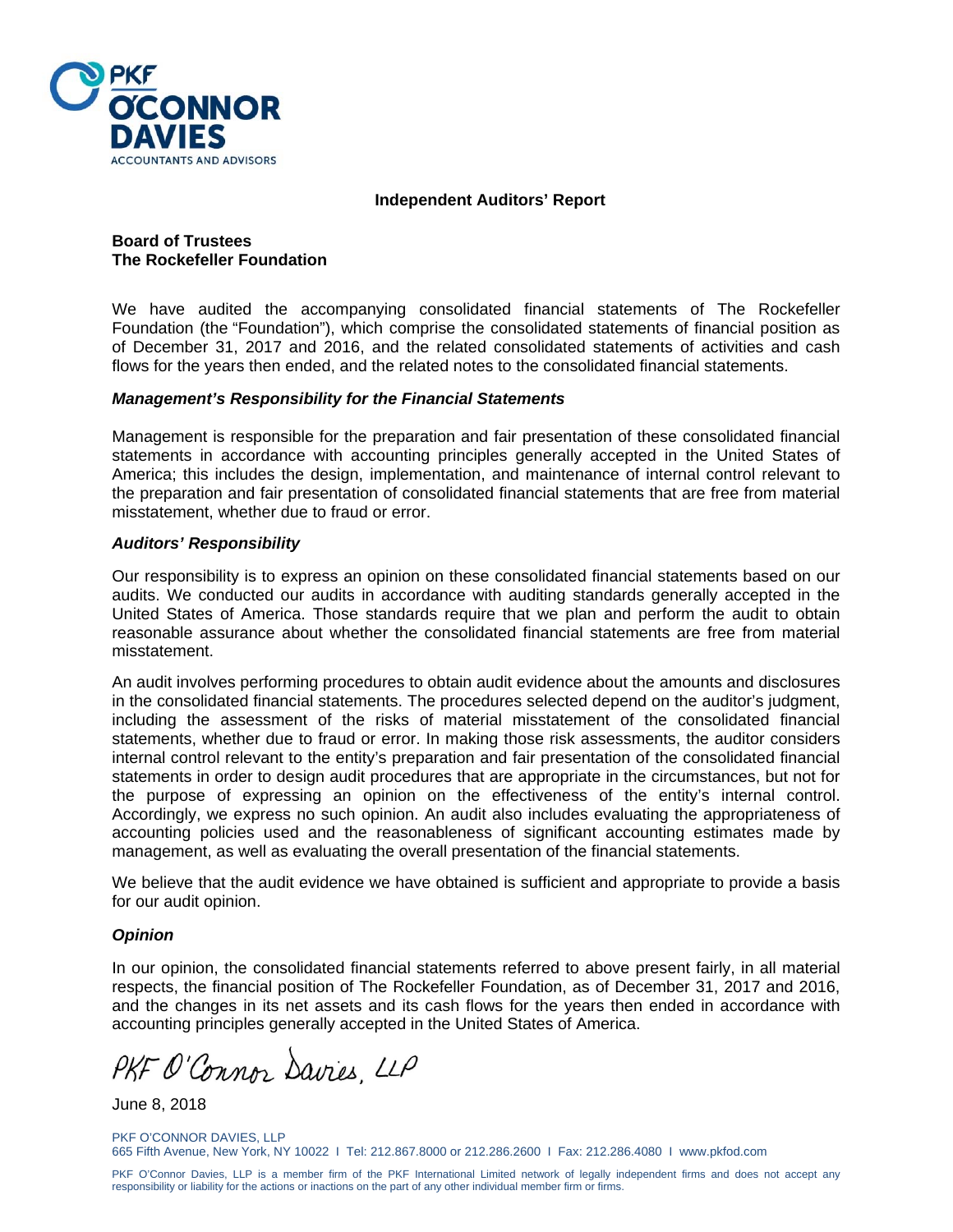## Consolidated Statements of Financial Position (Amounts in thousands)

|                                                         | December 31      |                 |  |  |
|---------------------------------------------------------|------------------|-----------------|--|--|
|                                                         | 2017             | 2016            |  |  |
| <b>ASSETS</b>                                           |                  |                 |  |  |
| Cash and cash equivalents                               | \$<br>13,187     | \$<br>16,629    |  |  |
| Redemptions, dividends, interest, and other receivables | 404              | 1,880           |  |  |
| Prepaid Federal excise and unrelated                    |                  |                 |  |  |
| business income taxes                                   | 3,041            | 4,523           |  |  |
| Investments                                             | 4,436,078        | 4,015,326       |  |  |
| Program related investments                             | 24,718           | 23,084          |  |  |
| Property, furniture, fixtures and equipment, net        | 10,834           | 11,324          |  |  |
| Prepaid pension cost                                    | 21,596           | 13,902          |  |  |
| Interest rate swap asset                                | 12               |                 |  |  |
|                                                         |                  |                 |  |  |
| <b>Total Assets</b>                                     | 4,509,870<br>\$. | 4,086,668<br>S. |  |  |
|                                                         |                  |                 |  |  |
| <b>LIABILITIES AND NET ASSETS</b>                       |                  |                 |  |  |
| Liabilities                                             |                  |                 |  |  |
| Accounts payable and accrued expenses                   | \$<br>8,227      | \$<br>9,029     |  |  |
| Grants payable                                          | 129,914          | 95,988          |  |  |
| Term loan payable                                       | 10,093           | 11,824          |  |  |
| Interest rate swap liability                            |                  | 134             |  |  |
| Deferred federal excise tax                             | 21,439           | 15,127          |  |  |
| Postretirement benefit obligation                       | 21,968           | 19,013          |  |  |
| <b>Total Liabilities</b>                                | 191,641          | 151,115         |  |  |
| Unrestricted net assets                                 | 4,318,229        | 3,935,553       |  |  |
| <b>Total Liabilities and Net Assets</b>                 | 4,509,870<br>S   | 4,086,668<br>S  |  |  |

See notes to consolidated financial statements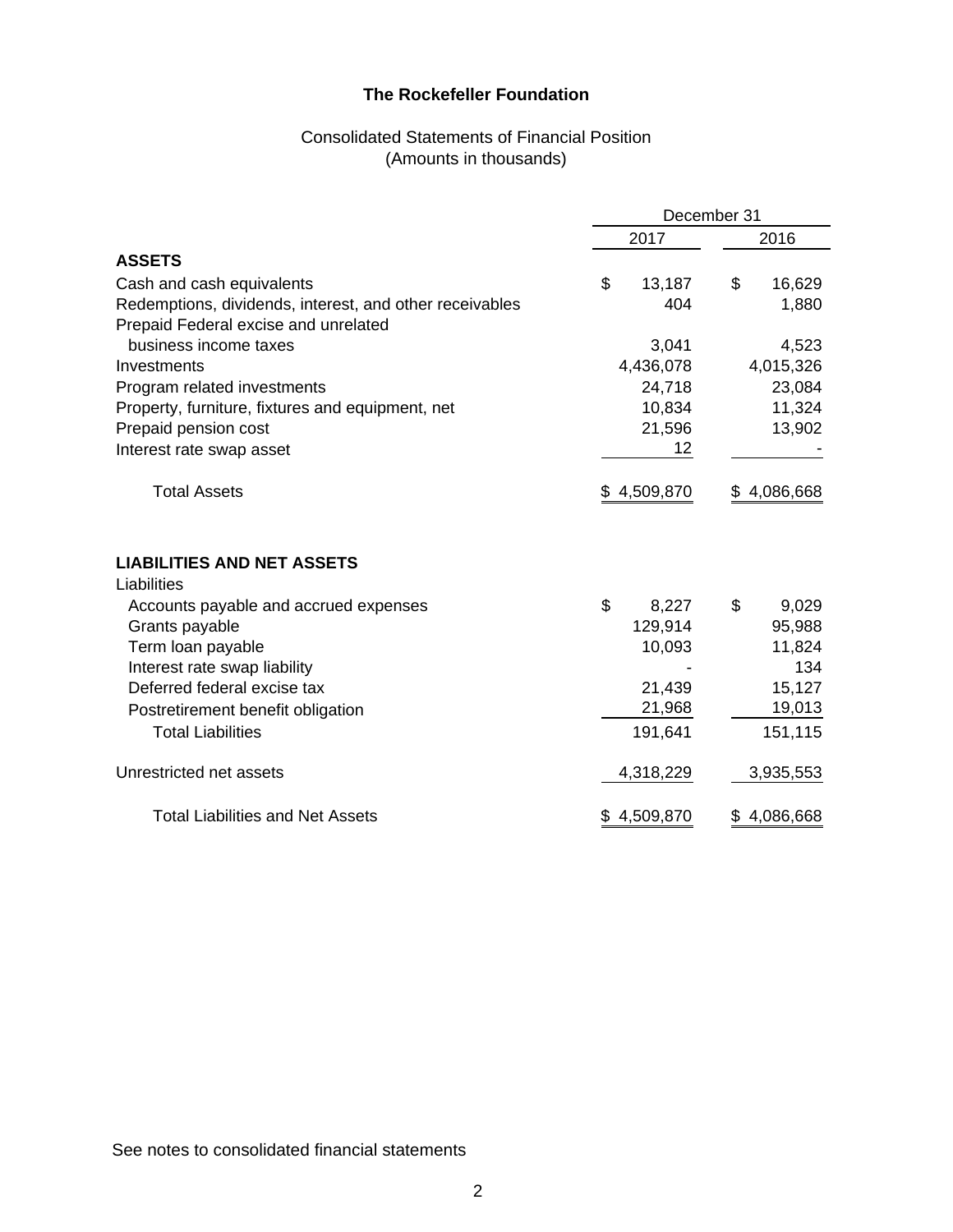## Consolidated Statements of Activities (Amounts in thousands)

|                                                      | Year Ended    |                 |  |  |
|------------------------------------------------------|---------------|-----------------|--|--|
|                                                      |               | December 31     |  |  |
|                                                      | 2017          | 2016            |  |  |
| <b>REALIZED INVESTMENT INCOME</b>                    |               |                 |  |  |
| Net realized gain on investments                     | \$<br>291,040 | \$<br>50,191    |  |  |
| Dividend and interest income                         | 31,998        | 22,487          |  |  |
| Other investment loss                                | (115)         | (54)            |  |  |
|                                                      | 322,923       | 72,624          |  |  |
| Less investment expense                              | 13,030        | 13,517          |  |  |
| Net Realized Investment Income                       | 309,893       | 59,107          |  |  |
| <b>EXPENSES</b>                                      |               |                 |  |  |
| Grants and direct charitable activities              | 190,889       | 173,694         |  |  |
| Program costs                                        | 23,437        | 24,854          |  |  |
| Operations                                           | 20,775        | 25,868          |  |  |
| Provision (Benefit) for Federal excise and unrelated |               |                 |  |  |
| business income taxes                                | 4,834         | (352)           |  |  |
| <b>Total Expenses</b>                                | 239,935       | 224,064         |  |  |
| Net Realized Investment Income (Deficiency)          |               |                 |  |  |
| <b>Over Expenses</b>                                 | 69,958        | (164, 957)      |  |  |
| Change in fair value of interest rate swap           | 146           | 132             |  |  |
| Unrealized appreciation, net of provision            |               |                 |  |  |
| for deferred Federal excise tax of \$6,312           |               |                 |  |  |
| in 2017 and \$3,057 in 2016                          | 309,273       | 108,585         |  |  |
| Change in Net Assets Before Pension and              |               |                 |  |  |
| <b>Postretirement Benefit Adjustments</b>            | 379,377       | (56, 240)       |  |  |
| Pension and postretirement benefit adjustments       | 3,299         | 1,835           |  |  |
| Change in Net Assets                                 | 382,676       | (54, 405)       |  |  |
| <b>NET ASSETS</b>                                    |               |                 |  |  |
| Beginning of year                                    | 3,935,553     | 3,989,958       |  |  |
| End of year                                          | \$4,318,229   | 3,935,553<br>\$ |  |  |

See notes to consolidated financial statements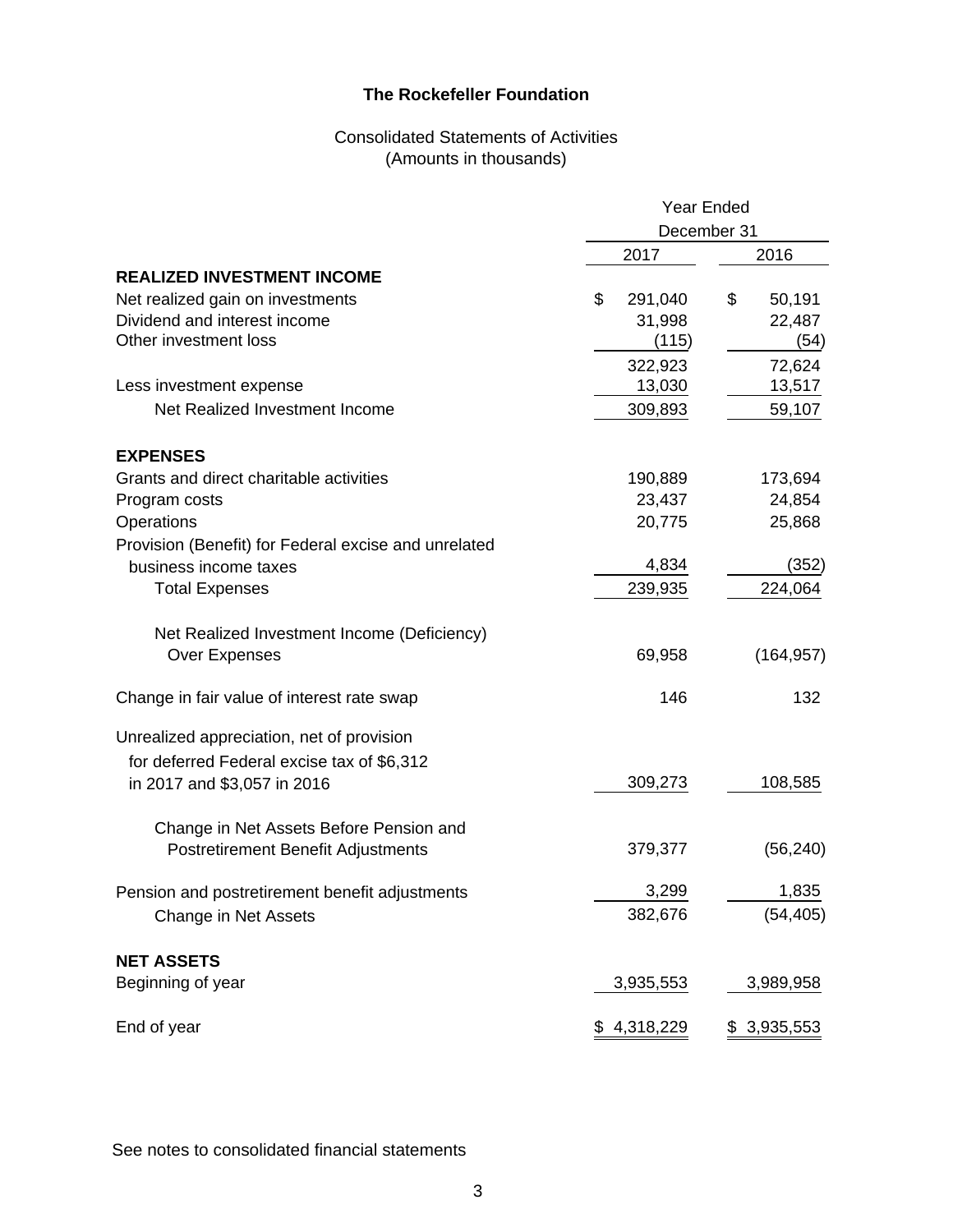## Consolidated Statements of Cash Flows (Amounts in thousands)

|                                                                 | Year Ended    |                 |  |
|-----------------------------------------------------------------|---------------|-----------------|--|
|                                                                 | December 31   |                 |  |
|                                                                 | 2017          | 2016            |  |
| <b>CASH FLOWS FROM OPERATING ACTIVITIES</b>                     |               |                 |  |
| Change in net assets                                            | 382,676<br>\$ | \$<br>(54, 405) |  |
| Adjustments to reconcile change in net assets to                |               |                 |  |
| net cash from operating activities                              |               |                 |  |
| Pension and postretirement benefit adjustments                  | (3,299)       | (1, 835)        |  |
| Depreciation and amortization                                   | 2,878         | 9,638           |  |
| Loss on write-off of fixed assets                               |               | 654             |  |
| Deferred Federal excise taxes                                   | 6,312         | 3,057           |  |
| Net unrealized appreciation on investments                      | (315,585)     | (111, 642)      |  |
| Net realized gain on investments                                | (291, 040)    | (50, 191)       |  |
| Change in fair value of interest rate swap                      | (146)         | (132)           |  |
| Changes in operating assets and liabilities                     |               |                 |  |
| Redemptions, dividends, interest, and other receivables         | 1,476         | (1, 196)        |  |
| Prepaid Federal excise and unrelated                            |               |                 |  |
| business income taxes                                           | 1,482         | (2,067)         |  |
| Prepaid pension cost                                            | (4, 395)      | 585             |  |
| Postretirement benefit obligation                               | 2,955         | (2,887)         |  |
| Other assets                                                    |               | 62              |  |
| Accounts payable and accrued expenses                           | (802)         | 178             |  |
| Grants approved, net                                            | 186,594       | 172,343         |  |
| Grants paid                                                     | (152, 668)    | (145, 924)      |  |
| Net Cash from Operating Activities                              | (183, 562)    | (183, 762)      |  |
| <b>CASH FLOWS FROM INVESTING ACTIVITIES</b>                     |               |                 |  |
| Proceeds from sale of investments                               | 1,454,630     | 1,279,166       |  |
| Purchase of investments                                         | (1, 270, 391) | (1,036,431)     |  |
| Purchase of furniture, fixtures and equipment                   | (2,388)       | (1, 556)        |  |
| Net Cash from Investing Activities                              | 181,851       | 241,179         |  |
| <b>CASH FLOWS FROM FINANCING ACTIVITIES</b>                     |               |                 |  |
| Repayment of term loan payable                                  | (1,731)       | (1,731)         |  |
| Repayment of line of credit                                     |               | (45,000)        |  |
| Net Cash from Financing Activities                              | (1,731)       | (46, 731)       |  |
| Net Change in Cash and Cash Equivalents,                        |               |                 |  |
| Excluding Amounts Held in Investment Portfolio                  | (3, 442)      | 10,686          |  |
| <b>CASH AND CASH EQUIVALENTS</b>                                |               |                 |  |
| Beginning of year                                               | 16,629        | 5,943           |  |
| End of year                                                     | 13,187<br>\$  | \$<br>16,629    |  |
|                                                                 |               |                 |  |
| SUPPLEMENTAL CASH FLOW INFORMATION                              |               |                 |  |
| Cash paid for term loan interest                                | \$<br>395     | \$<br>455       |  |
| Cash paid for line of credit interest                           |               | 111             |  |
| Federal excise and Federal unrelated business income taxes paid | 3,900         | 1,600           |  |

See notes to consolidated financial statements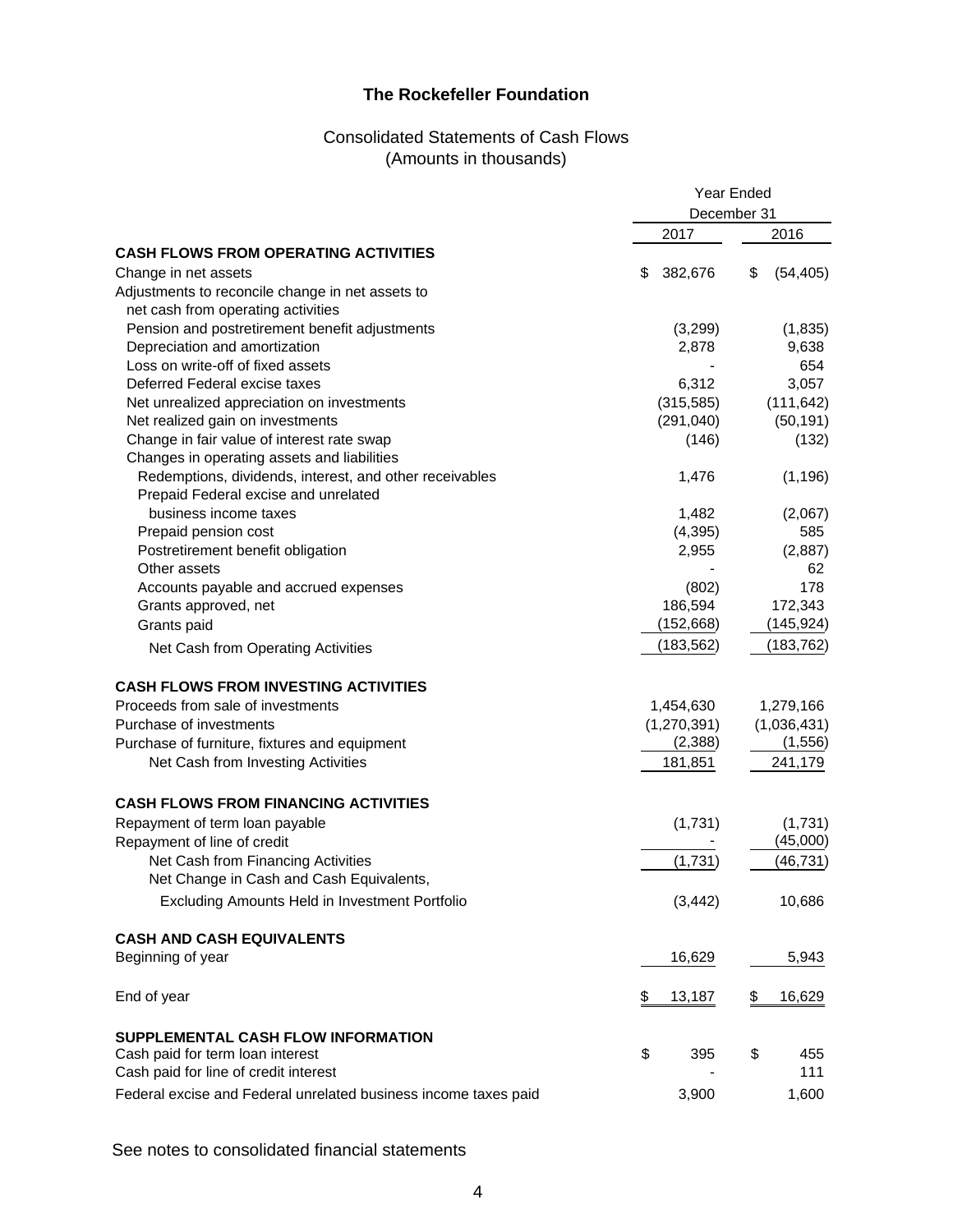Notes to Consolidated Financial Statements December 31, 2017 (Amounts in thousands)

#### **1. Organization**

 The Rockefeller Foundation was established in 1913 by John D. Rockefeller, Sr., to "promote the well-being" of humanity by addressing the root causes of serious problems. The Rockefeller Foundation works around the world to expand opportunities for poor or vulnerable people and to help ensure that globalization's benefits are more widely shared. With assets of more than \$4 billion, it is one of the few institutions to conduct such work both within the United States and internationally. In managing the endowment, financial objectives are achieved through a diversified investment portfolio and disciplined spending policies.

 The Rockefeller Foundation qualifies as a tax-exempt organization under Section 501(c)(3) of the Internal Revenue Code ("Code") and is a private foundation as defined in Section 509(a) of the Code.

 The accompanying financial statements include the accounts of the Rockefeller Foundation and Rockefeller Foundation (London) LLC (collectively the "Foundation), a single member limited liability company, organized and operated exclusively for charitable, educational, religious, scientific or literary purposes, exempt under Section 501(c)(3) of the Code.

 The Foundation recognizes the effect of tax positions when they are more likely than not to be sustained. Management has determined that the Foundation had no uncertain tax positions that would require financial statement recognition or disclosure. The Foundation is no longer subject to examinations by the applicable taxing jurisdictions for years prior to 2013.

#### **2. Summary of Significant Accounting Policies**

#### *Basis of Presentation*

 The accompanying financial statements include the accounts of the Rockefeller Foundation and Rockefeller Foundation (London) LLC. All significant intercompany transactions and balances have been eliminated in consolidation.

## *Use of Estimates*

 The preparation of consolidated financial statements in accordance with U.S. GAAP requires management to make estimates and assumptions that affect the reported amounts of assets and liabilities and disclosure of contingent assets and liabilities at the date of the consolidated financial statements and the reported amounts of revenues and expenses during the reporting period. Accordingly actual results could differ from those estimates. Significant estimates made by management in the preparation of the financial statements include fair value of alternative investments, pension and other post-retirement benefits and depreciation. Management believes that the estimates utilized in preparing these financial statements are reasonable and appropriate.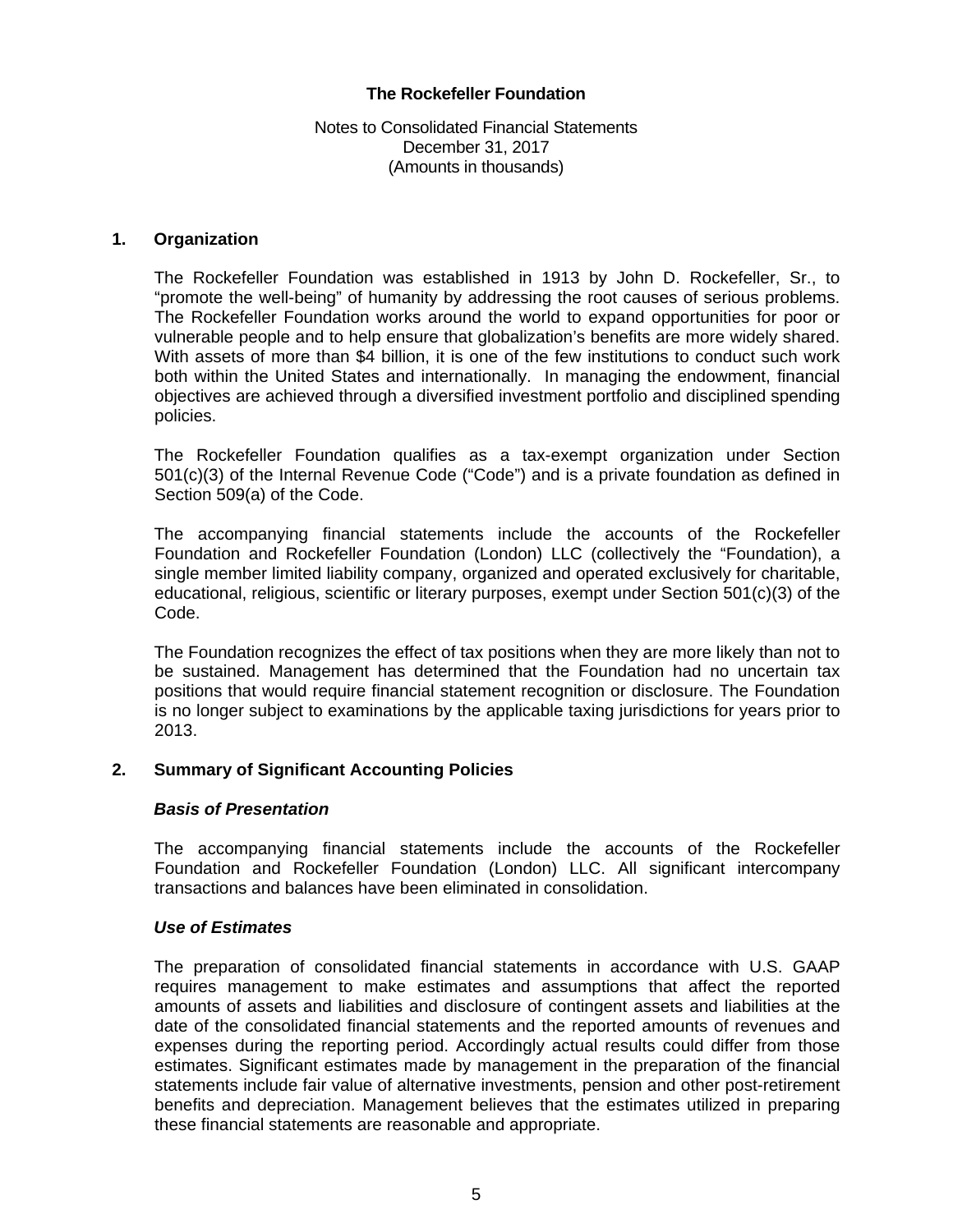Notes to Consolidated Financial Statements December 31, 2017 (Amounts in thousands)

## **2. Summary of Significant Accounting Policies** *(continued)*

## *Cash and Cash Equivalents*

 Cash and cash equivalents consists of cash and highly liquid debt instruments with maturities of 90 days or less at the time of purchase. Cash and cash equivalents held by the Foundation's investment managers, awaiting investment in various investment classes, are included within investments.

#### *Investments*

 The Foundation's investments consist of publicly traded fixed income and equity securities; alternative investments and similar interests; and cash held for reinvestment. Alternative investments and similar interests include hedge funds, real asset and private equity fund investments. Alternative investments and similar interests are reported at net asset value provided by the management of the respective fund as of December 31 and are reviewed by the Foundation's management for reasonableness. Management utilizes audited financial statements when available for alternative investments as part of its ongoing due diligence and annual financial statement valuation process. All other investments are stated at fair value as of December 31 based upon active markets.

 Interest income and related expenses are accounted for on the accrual basis. Dividend income and related expenses are recognized on the ex-dividend date, net of withholding taxes, where applicable. Realized gains and losses on investments in securities are calculated based on the specific identification method, based on the trade date.

 Transactions in other currencies are translated into U.S. dollars at the exchange rates in effect at the date of the transactions. Monetary assets and liabilities denominated in non-U.S. currency are reported at the exchange rates in effect at the end of the year. Any gain or loss arising from a change in exchange rates as of the date of the transaction is included in the change in realized gain on investments in the consolidated statements of activities. For the years ended December 31, 2017 and 2016, the realized and change in unrealized gain (loss), resulting from foreign exchange was approximately \$14.7 million and \$(1.9) million, respectively.

#### *Derivatives*

 The Foundation records derivatives at fair value. The fair value of futures and forward contracts is reflected in investments and the fair value of the interest rate swap is shown as an asset in the consolidated statements of financial position. Derivatives contain varying degrees of risk whereby changes in fair value of the securities underlying the financial instruments or the cost of satisfying the Foundation's obligations may exceed the amount recognized in the consolidated statements of financial position. Changes in the fair value of derivatives, excluding the interest rate swap, are included in the consolidated statements of activities as part of the unrealized appreciation/(depreciation) on investments. Changes in the fair value of the interest rate swap are shown separately in the consolidated statements of activities.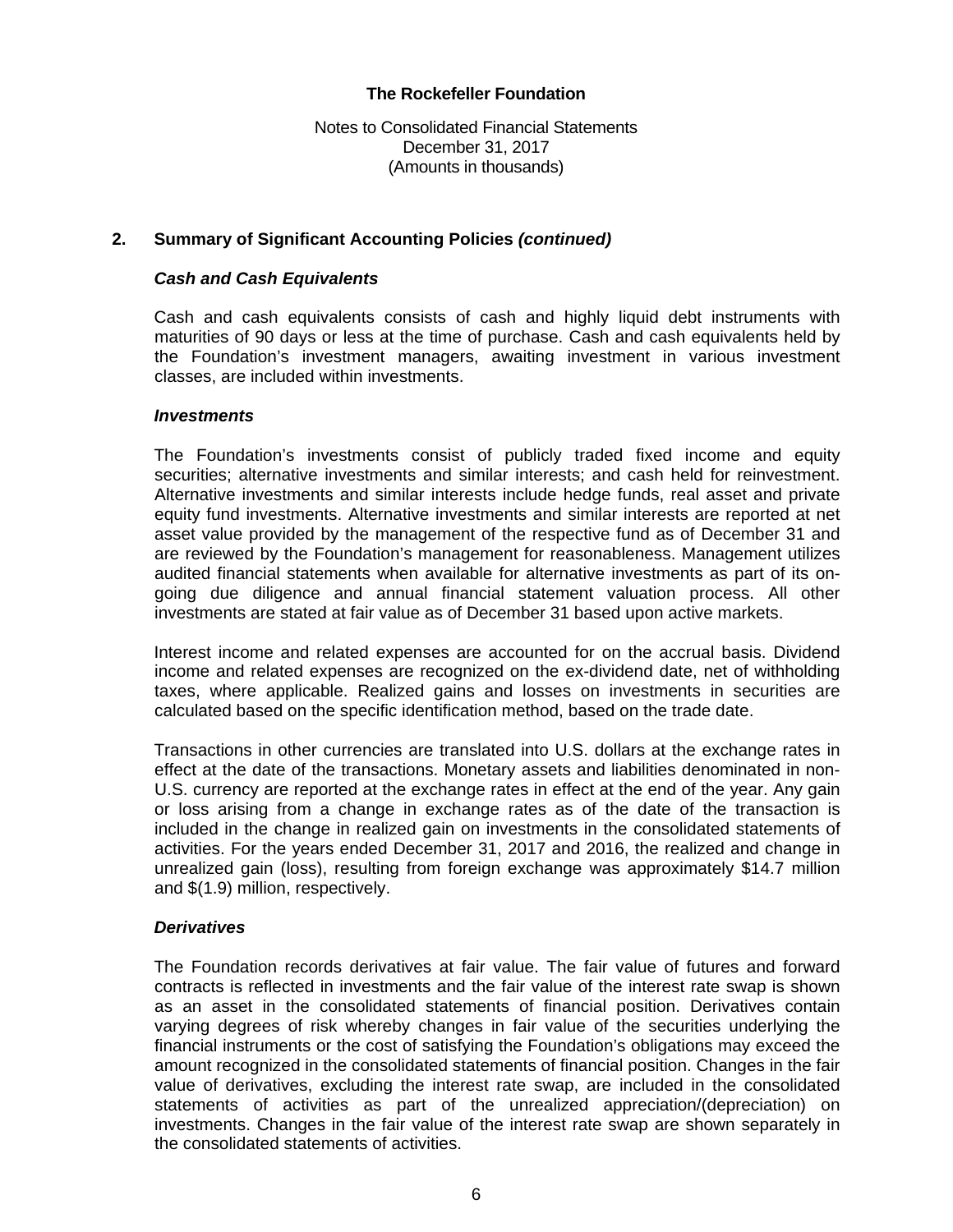Notes to Consolidated Financial Statements December 31, 2017 (Amounts in thousands)

## **2. Summary of Significant Accounting Policies** *(continued)*

## *Fair Value Measurements*

 The Foundation follows U.S. GAAP guidance on Fair Value Measurements which defines fair value and establishes a fair value hierarchy organized into three levels based upon the input assumptions used in pricing assets and liabilities. Level 1 inputs have the highest reliability and are related to assets with unadjusted quoted prices in active markets. Level 2 inputs relate to assets and liabilities with other than quoted prices in active markets which may include quoted prices for similar assets or liabilities or other inputs which can be corroborated by observable market data. Level 3 inputs are unobservable inputs and are used to the extent that observable inputs do not exist. The Foundation follows U.S. GAAP guidance which removed the requirements to categorize within the fair value hierarchy alternative investments where fair value is measured using the Net Asset Value ("NAV") per share as a practical expedient.

#### *Investments Valuation*

 Investments are carried at fair value. Fair value estimates are made at a specific point in time, based on available market information and judgments about the financial asset, including estimates of timing, amount of expected future cash flows, and the credit standing of the issuer. In some cases, the fair value estimates cannot be substantiated by comparison to independent markets. In addition, the disclosed fair value may not be realized in the immediate settlement of the financial asset and does not reflect any premium or discount that could result from offering for sale at one time, an entire holding of a particular financial asset. Potential taxes and other expenses that would be incurred in an actual sale or settlement are not reflected in amounts disclosed.

#### *Program Related Investments*

 Program Related Investments ("PRI") are philanthropically driven, nonmarketable investments and loans to businesses that further the Foundation's mission. The Foundation's PRI portfolio is monitored periodically to determine the appropriateness of the net realizable value, which is reflected on the consolidated statement of financial position. PRI are stated at estimated fair value.

#### *Property, Furniture, Fixtures and Equipment, Net*

 Property, furniture, fixtures and equipment are stated at cost at the date of acquisition. Depreciation is provided using the straight-line method over the estimated useful lives of the respective assets. The estimated useful lives by asset class range from 3 to 30 years.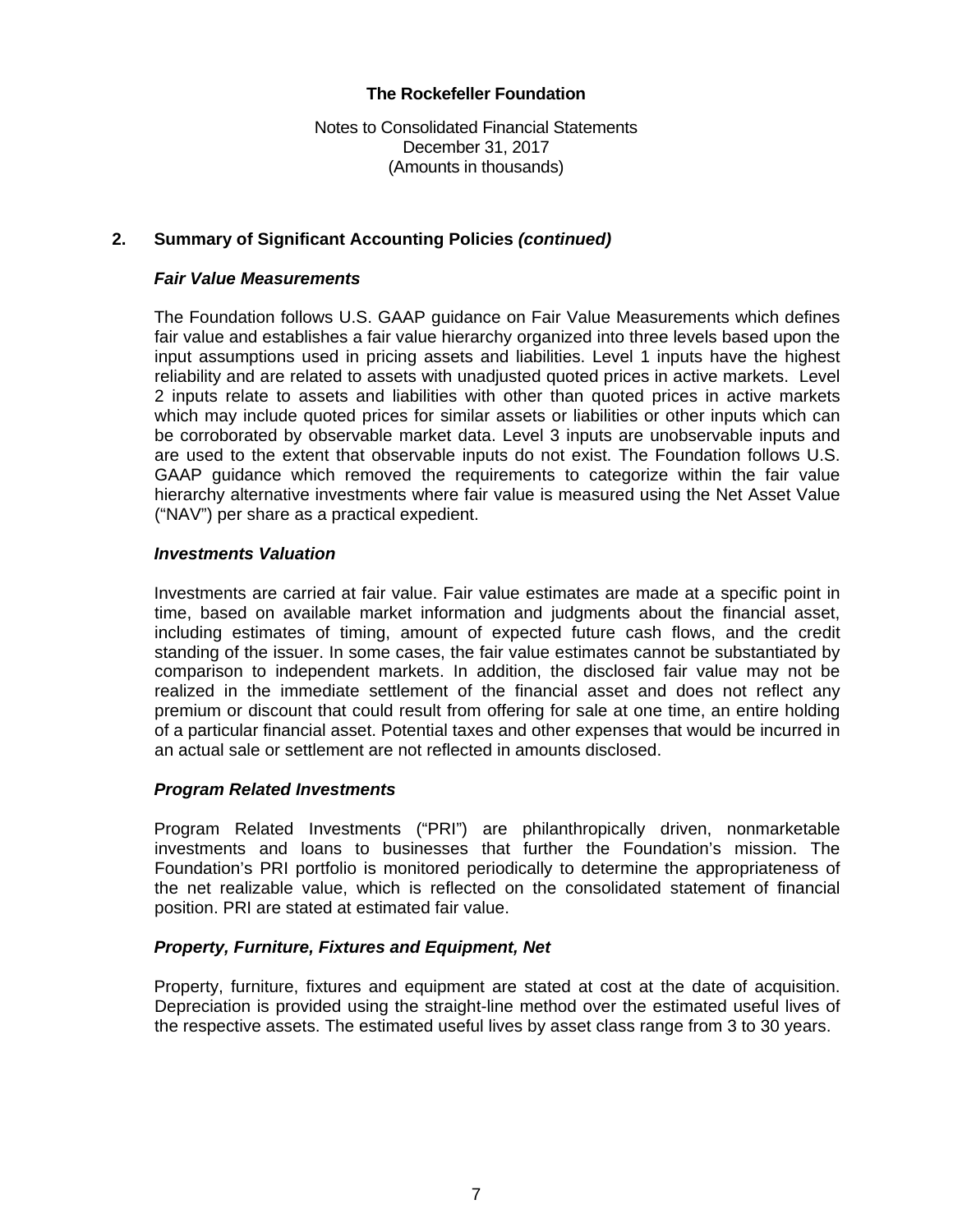Notes to Consolidated Financial Statements December 31, 2017 (Amounts in thousands)

## **2. Summary of Significant Accounting Policies** *(continued)*

#### *Federal Excise and Unrelated Business Income Taxes*

The Foundation is subject to a Federal excise tax of 2% on its net investment income. This tax is reduced to 1% if certain distribution requirements are met. In addition, the Foundation provides for deferred Federal excise tax at 2% on the net unrealized appreciation in the fair value of investments.

Additionally, the Foundation's investment in certain alternative investments give rise to unrelated business income tax ("UBIT") liabilities taxed at general corporate rates.

#### *Subsequent Events*

In connection with the preparation of the consolidated financial statements, the Foundation evaluated subsequent events from December 31, 2017 through June 8, 2018, which was the date the consolidated financial statements were available for issuance, and concluded that no additional disclosures were required.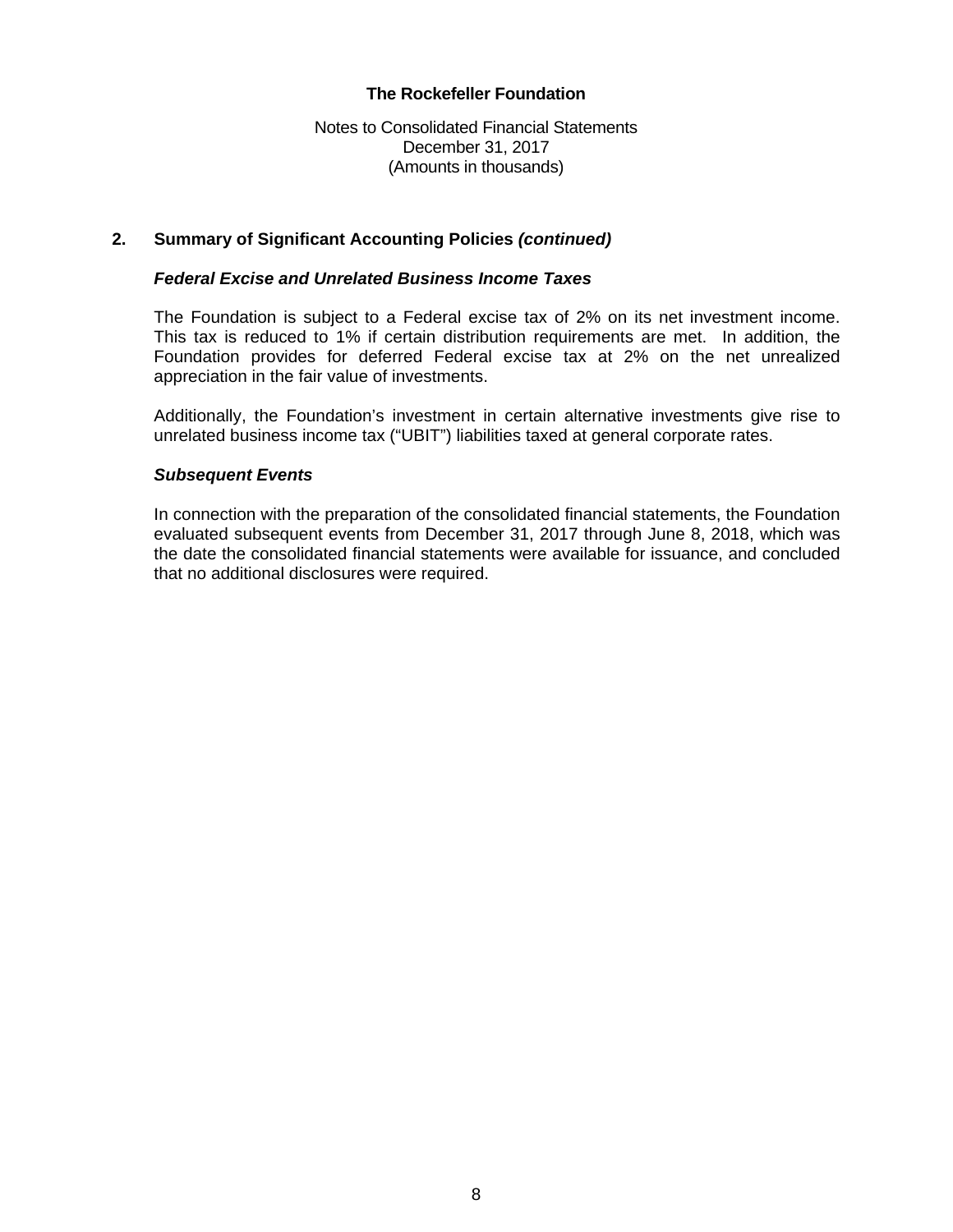Notes to Consolidated Financial Statements December 31, 2017 (Amounts in thousands)

#### **3. Investments**

The Foundation's investment portfolio at December 31, at fair value, consists of the following:

|                                         | 2017          | 2016          |
|-----------------------------------------|---------------|---------------|
| Cash and cash equivalents               | 112,959<br>\$ | 138,094<br>\$ |
| Equity Long/Short Hedge Funds           |               |               |
| Cash and cash equivalents               |               | 1,500         |
| Domestic equities                       | 8,802         | 10,812        |
| International equities                  | 416,765       | 363,939       |
| Event Driven/Multi-Strategy Hedge Funds |               |               |
| Domestic equities                       | 93,905        | 95,325        |
| International equities                  | 135,204       | 93,230        |
| Passive Fixed Income                    |               |               |
| Cash and cash equivalents               | 600           |               |
| Domestic fixed income                   | 167,816       | 186,151       |
| Global Macro Hedge Funds                |               |               |
| International equities                  | 94,140        | 95,439        |
| Marketable Other Hedge Funds            |               |               |
| International equities                  | 46,665        | 46,564        |
|                                         |               |               |
| Non-Marketable Credit Hedge Funds       |               |               |
| Domestic equities                       | 13,066        | 14,728        |
| International equities                  | 10,911        | 13,604        |
| Developed Equity                        |               |               |
| Cash and cash equivalents               |               | 6,911         |
| Domestic equities                       | 685,835       | 496,555       |
| International equities                  | 195,970       | 254,386       |
| International foreign currency          |               | (526)         |
| <b>Emerging Markets</b>                 |               |               |
| Cash and cash equivalents               | 3             | 1,928         |
| Domestic equities                       | 295,489       | 102,490       |
| International equities                  | 167,620       | 272,435       |
| Marketable Distressed Hedge Funds       |               |               |
| Domestic equities                       | 27,550        | 36,980        |
| Non-Marketable Distressed Hedge Funds   |               |               |
| Domestic equities                       | 43,070        | 49,858        |
| International equities                  | 7,443         | 4,838         |
| Portable Alpha                          |               |               |
| Cash and cash equivalents               | 5,961         | 6,139         |
| International equities                  | 103,332       | 101,412       |
| Domestic fixed income                   | 26,608        | 25,924        |
| <b>Private Equity</b>                   |               |               |
| Cash and cash equivalents               | 269           | 3,655         |
| Domestic equities                       | 703,835       | 682,876       |
| International equities                  | 650,605       | 560,027       |
| <b>Real Estate</b>                      |               |               |
| Cash and cash equivalents               |               | 845           |
| Domestic equities                       | 46,889        | 60,084        |
| International equities                  | 55,221        | 65,394        |
| International foreign currency          |               | (2)           |
| Resources                               |               |               |
| Domestic equities                       | 154,572       | 125,540       |
| International equities                  | 104,383       | 83,722        |
| Relative Value Hedge Funds              |               |               |
| International equities                  | 41,740        |               |
| Pending securities transactions - net   | 18,850        | 14,469        |
| Total                                   | \$4,436,078   | \$4,015,326   |

9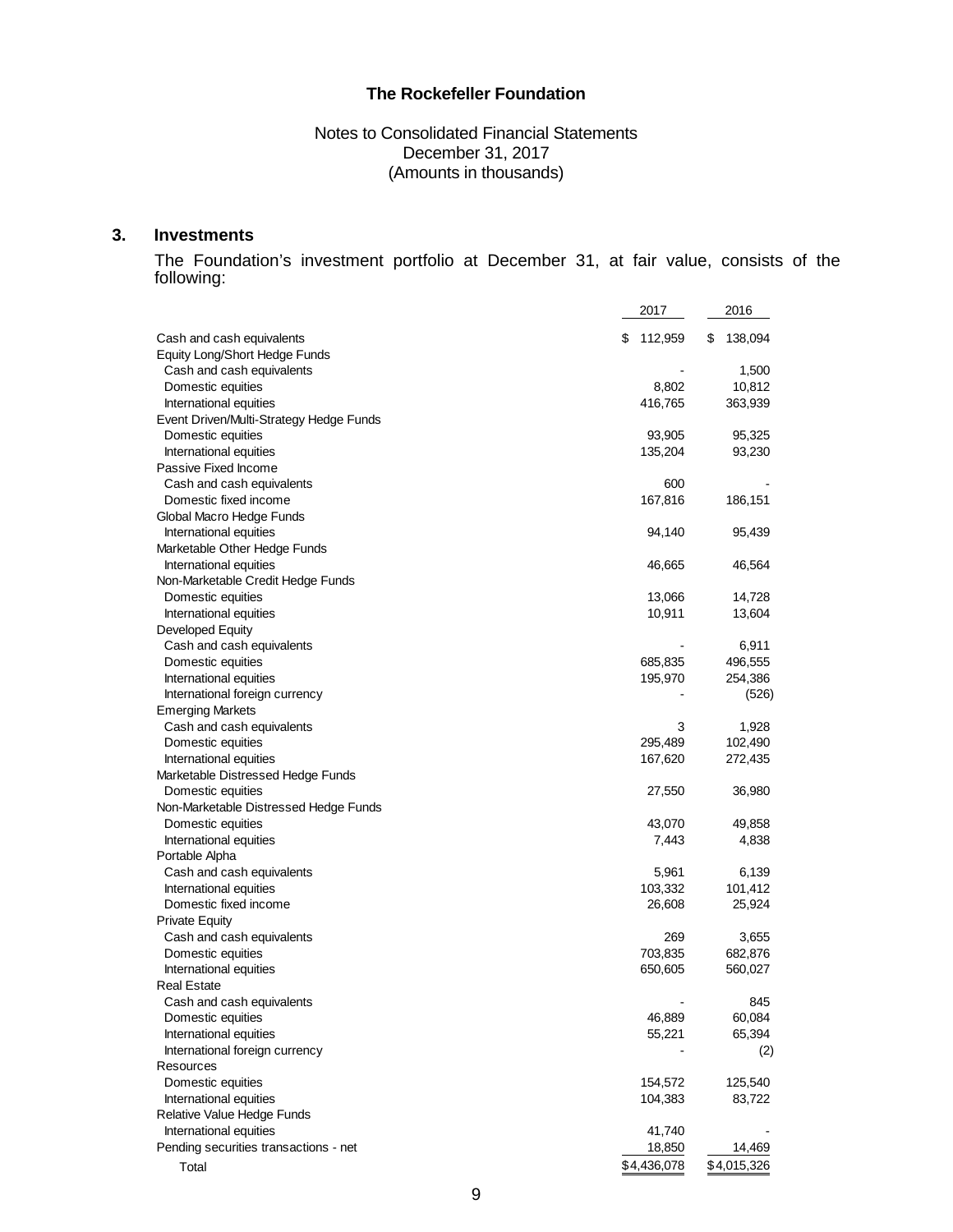#### Notes to Consolidated Financial Statements December 31, 2017 (Amounts in thousands)

## **3. Investments** *(continued)*

The following are major categories of investments as of December 31:

|                                   |               | 2017          | 2016          |               |  |  |
|-----------------------------------|---------------|---------------|---------------|---------------|--|--|
|                                   | Fair Value    | Cost          | Fair Value    | Cost          |  |  |
| <b>Marketable Securities</b>      |               |               |               |               |  |  |
| Cash and cash equivalents         | \$<br>119,792 | \$<br>119,792 | \$<br>159,072 | \$<br>159,072 |  |  |
| Foreign currency - short term     |               |               | (528)         |               |  |  |
| U.S. and other government         |               |               |               |               |  |  |
| obligations                       | 26,609        | 26,374        | 25,924        | 25,674        |  |  |
| ETFs, Mutual and commingled funds | 1,616,061     | 1,052,596     | 1,061,406     | 675,980       |  |  |
| Common stock                      |               | 382           | 345,502       | 343,511       |  |  |
| Preferred stock                   |               |               | 6,521         | 5,840         |  |  |
| Subtotal                          | 1,762,462     | 1,199,144     | 1,597,897     | 1,210,077     |  |  |
| Alternative Investments and       |               |               |               |               |  |  |
| Similar Interests                 |               |               |               |               |  |  |
| Hedge funds                       | 939,261       | 621,598       | 825,317       | 563,371       |  |  |
| Real assets                       | 361,065       | 431,742       | 334,740       | 429,975       |  |  |
| Private equity                    | 1,354,440     | 1,092,363     | 1,242,903     | 1,040,751     |  |  |
| Subtotal                          | 2,654,766     | 2,145,703     | 2,402,960     | 2,034,097     |  |  |
| Pending securities                |               |               |               |               |  |  |
| transactions - net                | 18,850        | 19,303        | 14,469        | 14,809        |  |  |
| Total                             | \$4,436,078   | \$3,364,150   | \$4,015,326   | \$3,258,983   |  |  |

The following tables summarize the fair value of investments valued at fair value on a recurring basis at December 31, grouped by the fair value hierarchy, for those investments subject to categorization within such hierarchy:

|                                         | 2017               |                  |               |  |  |
|-----------------------------------------|--------------------|------------------|---------------|--|--|
|                                         | Other              |                  |               |  |  |
|                                         | <b>Investments</b> |                  |               |  |  |
|                                         |                    | Measured at      |               |  |  |
|                                         |                    | <b>Net Asset</b> |               |  |  |
|                                         | Level 1            | Value (*)        | Total         |  |  |
| Cash and cash equivalents               | \$<br>112,959      | \$               | \$<br>112,959 |  |  |
| Equity long/short hedge funds           |                    | 425,567          | 425,567       |  |  |
| Event driven/multi-strategy hedge funds |                    | 229,109          | 229,109       |  |  |
| Passive fixed income                    | 168,416            |                  | 168,416       |  |  |
| Global macro hedge funds                |                    | 94,140           | 94,140        |  |  |
| Marketable other hedge funds            |                    | 46,665           | 46,665        |  |  |
| Non-Marketable credit hedge funds       |                    | 23,977           | 23,977        |  |  |
| Developed equity                        |                    | 881,805          | 881,805       |  |  |
| <b>Emerging markets</b>                 | 3                  | 463,109          | 463,112       |  |  |
| Marketable distressed hedge funds       |                    | 27,550           | 27,550        |  |  |
| Non-marketable distressed hedge funds   |                    | 50,513           | 50.513        |  |  |
| Portable alpha                          | 25,222             | 110,679          | 135,901       |  |  |
| Private equity                          | 8,741              | 1,345,968        | 1,354,709     |  |  |
| Real estate                             |                    | 102,110          | 102,110       |  |  |
| Resources                               |                    | 258,955          | 258,955       |  |  |
| Relative value hedge funds              |                    | 41,740           | 41,740        |  |  |
| Pending securities transactions - net   | 18,850             |                  | 18,850        |  |  |
| Total                                   | 334,191<br>\$      | \$4,101,887      | \$4,436,078   |  |  |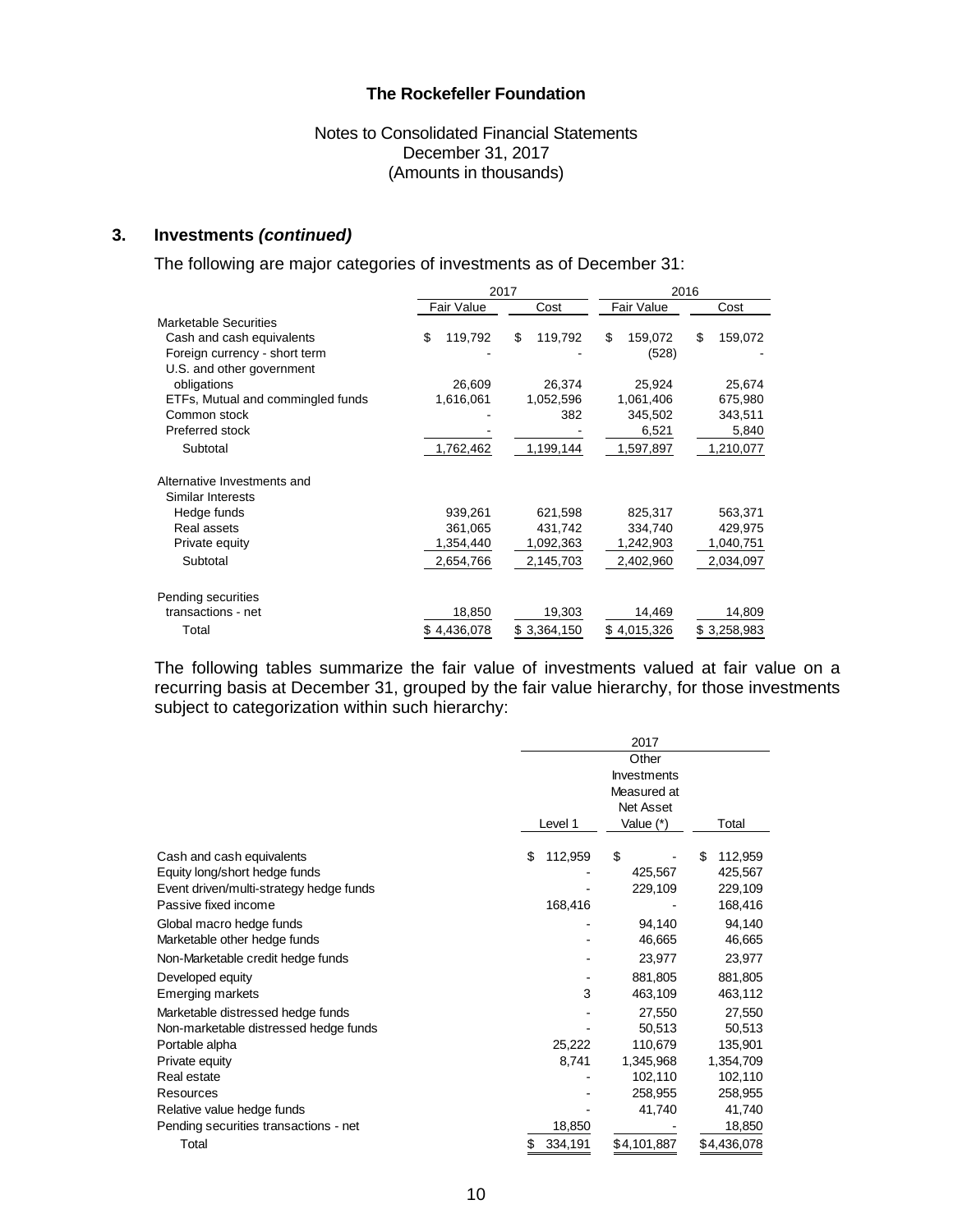## Notes to Consolidated Financial Statements December 31, 2017 (Amounts in thousands)

## **3. Investments** *(continued)*

|                                         | 2016          |                    |               |  |  |
|-----------------------------------------|---------------|--------------------|---------------|--|--|
|                                         |               | Other              |               |  |  |
|                                         |               | <b>Investments</b> |               |  |  |
|                                         |               |                    |               |  |  |
|                                         |               | Net Asset          |               |  |  |
|                                         | Level 1       | Value (*)          | Total         |  |  |
| Cash and cash equivalents               | \$<br>138,094 | \$                 | \$<br>138,094 |  |  |
| Equity long/short hedge funds           | 1,500         | 374,751            | 376,251       |  |  |
| Event driven/multi-strategy hedge funds |               | 188,555            | 188,555       |  |  |
| Passive fixed income                    | 186,151       |                    | 186,151       |  |  |
| Global macro hedge funds                |               | 95,439             | 95,439        |  |  |
| Marketable other hedge funds            |               | 46,564             | 46,564        |  |  |
| Non-Marketable credit hedge funds       |               | 28,332             | 28,332        |  |  |
| Developed equity                        | 194,791       | 562,535            | 757,326       |  |  |
| Emerging markets                        | 165,545       | 211,308            | 376,853       |  |  |
| Marketable distressed hedge funds       |               | 36,980             | 36,980        |  |  |
| Non-marketable distressed hedge funds   |               | 54,696             | 54,696        |  |  |
| Portable alpha                          | 23,085        | 110,390            | 133,475       |  |  |
| Private equity                          | 13,285        | 1,233,273          | 1,246,558     |  |  |
| Real estate                             | 843           | 125,478            | 126,321       |  |  |
| Resources                               |               | 209,262            | 209,262       |  |  |
| Relative value hedge funds              |               |                    |               |  |  |
| Pending securities transactions - net   | 14,469        |                    | 14,469        |  |  |
| Total                                   | 737,763<br>\$ | \$3,277,563        | \$4,015,326   |  |  |

 (\*) As discussed in Note 2, investments that are measured using the practical expedient are not classified within the fair value hierarchy.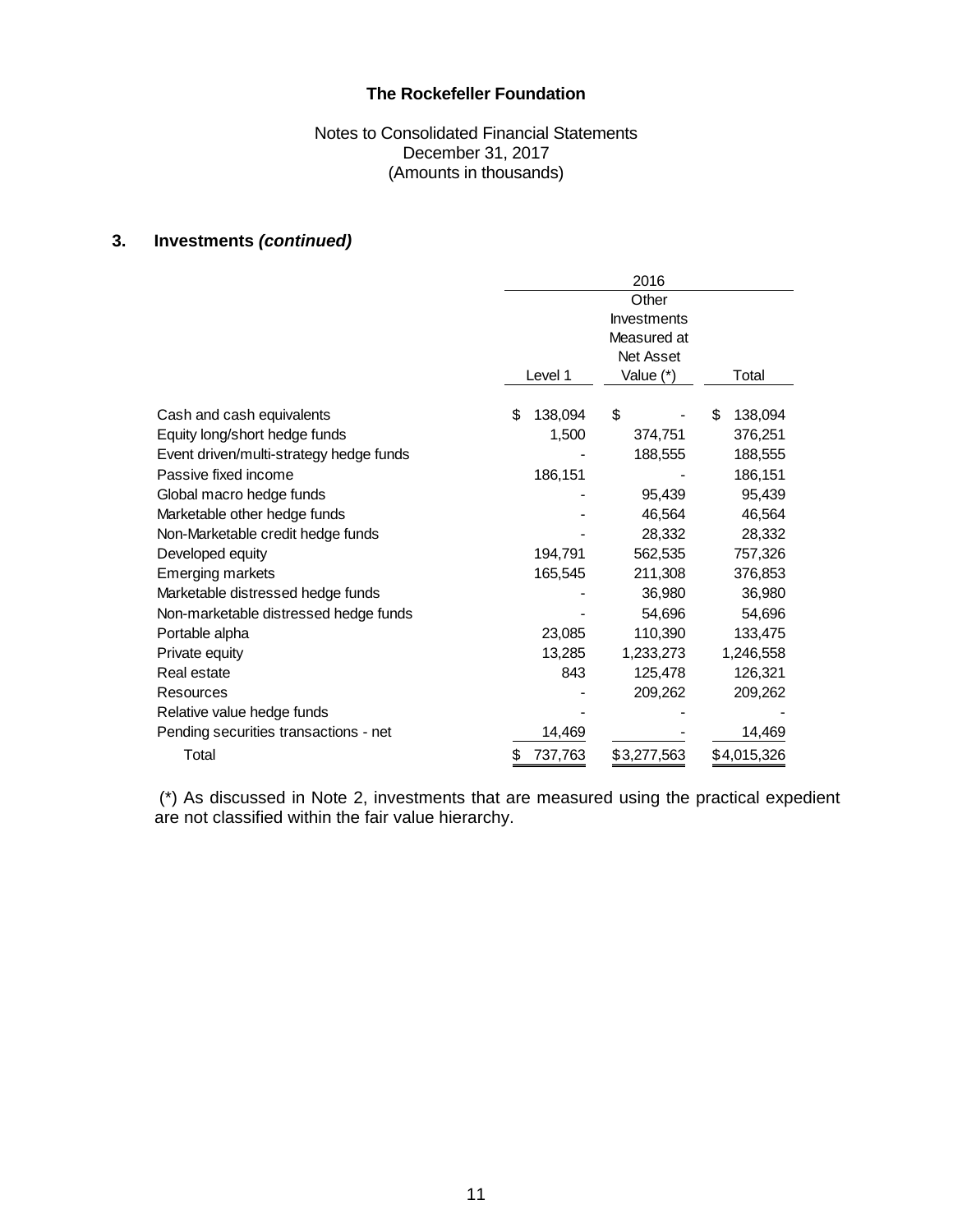#### Notes to Consolidated Financial Statements December 31, 2017 (Amounts in thousands)

## **3. Investments** *(continued)*

Information in the following table summarizes the various redemption, lock-up provisions, and unfunded commitments of alternative investments measured at NAV using the practical expedient at December 31, 2017.

|                                                                                            |                   | 2017                                                                                                     |                                |                  |
|--------------------------------------------------------------------------------------------|-------------------|----------------------------------------------------------------------------------------------------------|--------------------------------|------------------|
| <b>Redemption Frequency</b><br><b>Investment Category</b><br><b>Fair value</b>             |                   | Redemption<br><b>Notice Period</b>                                                                       | <b>Unfunded</b><br>Commitments |                  |
| Equity long/short hedge funds                                                              |                   |                                                                                                          |                                |                  |
| Long/short hedge funds (a1)                                                                | \$<br>424,159     | Monthly, quarterly, semi-annual and<br>greater - lockup periods expire from<br>Jun 2018 through Dec 2020 | 10-90 Days                     | \$               |
| Residual interest (a2)                                                                     | 1.408             | N/A                                                                                                      | N/A                            |                  |
| Event driven/multi-strategy hedge funds                                                    |                   |                                                                                                          |                                |                  |
| Event driven/multi-strategy hedge funds (b1)<br>Restricted portion of fund investment (b1) | 210,014<br>18,442 | Quarterly, semi-annual, annual -<br>lockup periods expire from Nov 2018<br>through Jun 2019<br>N/A       | 60-185 Days<br>N/A             | 63,000           |
| Residual interests (b2)                                                                    | 653               | N/A                                                                                                      | N/A                            |                  |
| Global macro hedge funds (c)                                                               | 94.140            | Monthly, quarterly                                                                                       | 30 Days                        |                  |
| Marketable other hedge funds (d)                                                           | 46,665            | Quarterly, Annual                                                                                        | 65-90 Days                     |                  |
| Non-Marketable credit hedge funds (e)                                                      | 23.977            | Private equity structure                                                                                 | N/A                            | 15,297           |
| Developed equity (f)                                                                       | 881,805           | Daily, monthly, quarterly                                                                                | $1-90$ days                    |                  |
| Emerging markets (g)                                                                       | 463,109           | Daily, weekly, monthly, every other<br>month, quarterly, semi-annually                                   | 1-90 Days                      |                  |
| Distressed funds (h)                                                                       |                   |                                                                                                          |                                |                  |
| Marketable distressed hedge funds<br>Non-marketable distressed hedge funds                 | 27,550<br>50,504  | Private equity structure<br>Private equity structure                                                     | N/A<br>N/A                     | 11,248<br>51,168 |
| Non-marketable distressed hedge funds<br>- residual interests                              | 9                 | N/A                                                                                                      | N/A                            |                  |
| Portable alpha funds (i)                                                                   | 110,679           | Monthly                                                                                                  | 3-5 Days                       |                  |
| Private equity funds (j)                                                                   | 1,345,968         | Private equity structure                                                                                 | N/A                            | 328,318          |
| Real estate funds (k)                                                                      | 102,110           | Private equity structure                                                                                 | N/A                            | 70,097           |
| Resource funds (I)                                                                         | 258,955           | Private equity structure                                                                                 | N/A                            | 108,492          |
| Relative value hedge funds (m)                                                             | 41,740            | Annual - Lockup period expires on<br><b>March 2019</b>                                                   | 60 Days                        |                  |
| Total                                                                                      | \$4,101,887       |                                                                                                          |                                | \$<br>647,620    |

- (a1) **Long/short hedge funds –** This category includes investments in funds that employ deep fundamental, company-specific research to identify businesses with favorable fundamental and technical factors to invest long and unfavorable fundamental and technical factors to invest short. These managers may also vary exposures based on the prevailing market environment.
- (a2) **Residual interest** This category includes a residual interest in two funds that were previously sold.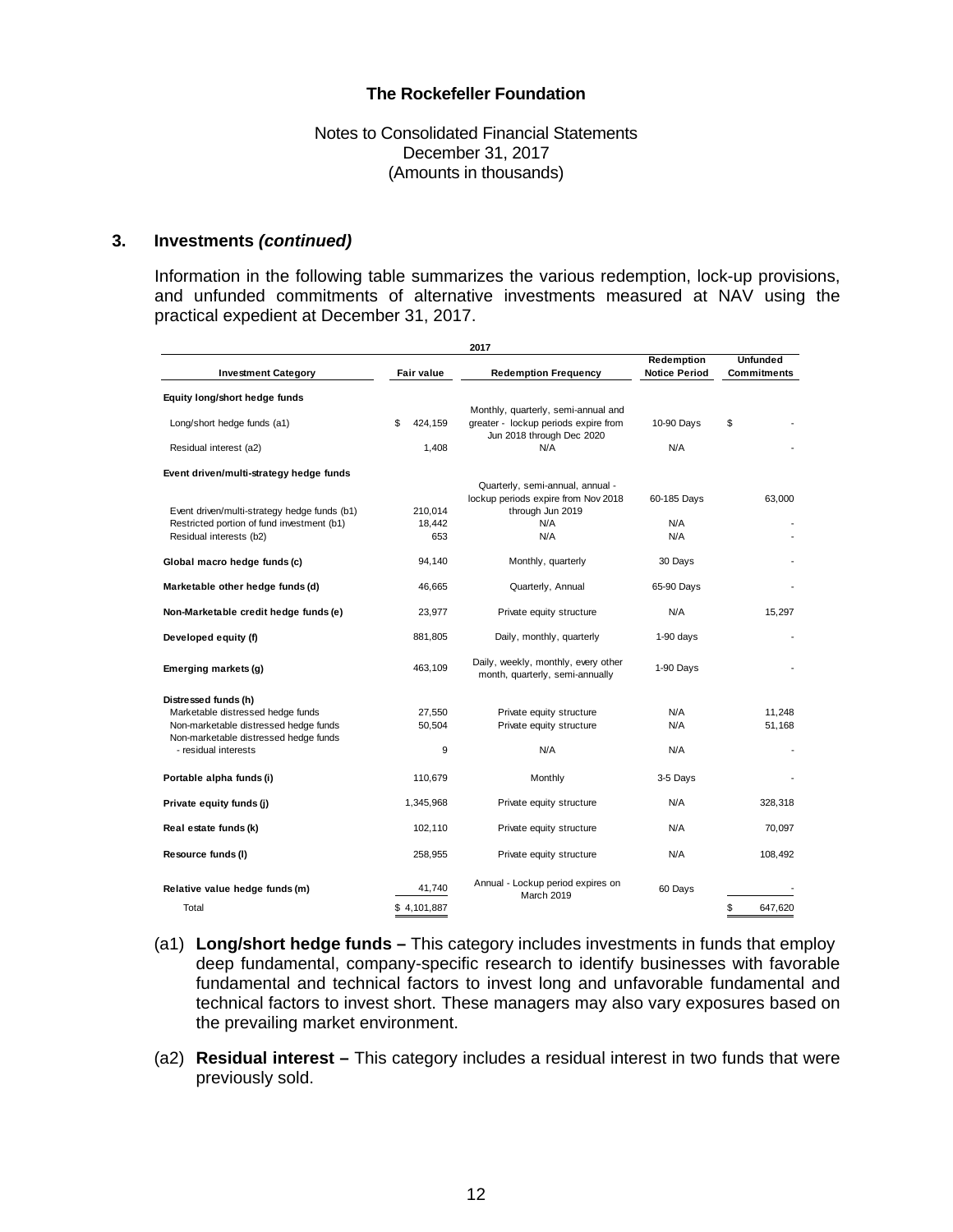Notes to Consolidated Financial Statements December 31, 2017 (Amounts in thousands)

## **3. Investments** *(continued)*

- (b1) **Event driven/multi-strategy hedge funds –** This category includes investments in funds that seek to invest opportunistically across the following strategies: credit long/short, distressed, risk arbitrage, convertibles, equity and private investments/special situations. The allocation to sub-strategies varies based on the manager's assessment of risk/reward for each sub-strategy and attractiveness of each individual opportunity. Typically all investments are supported by deep fundamental research on the industry and company level.
- (b2) **Residual interests** This category includes residual interests in three funds that were previously sold.
- (c) **Global macro hedge funds**  This category includes funds that invest both long and short in a wide variety of financial instruments according to a view about the direction of markets, whether fundamental, technical or quantitatively derived. These funds utilize leverage and trade a wide range of instruments, including derivatives.
- (d) **Marketable other hedge funds –** This category is comprised of one fund, which is a multi-strategy quantitative equity hedge fund.
- (e) **Non-marketable credit hedge funds –** This category is comprised of senior debt funds that own bank loans of both public and private companies in North America as well as private lending funds that make private loans to entities in Brazil. These funds are private drawdown structures.
- (f) **Developed equity –** This category generally includes investments in funds that invest in common stocks across developed markets.
- (g) **Emerging markets –** This category generally includes investments in funds that invest in common stocks across emerging and frontier markets.
- (h) **Distressed funds –** This category includes funds that typically invest in debt of distressed companies or post-reorganization equity following deep fundamental analysis of companies and corresponding industries to determine the risk/reward for each investment. The portfolios are typically long-bias and have low turnover as distressed investments take months to years to work out. These funds, therefore, require longer lockups or private equity capital call/distribution structures. This category also includes residual interests in two funds that were previously sold.
- (i) **Portable alpha funds –** This category includes two accounts that combine U.S. Intermediate Treasury beta and alpha generating components.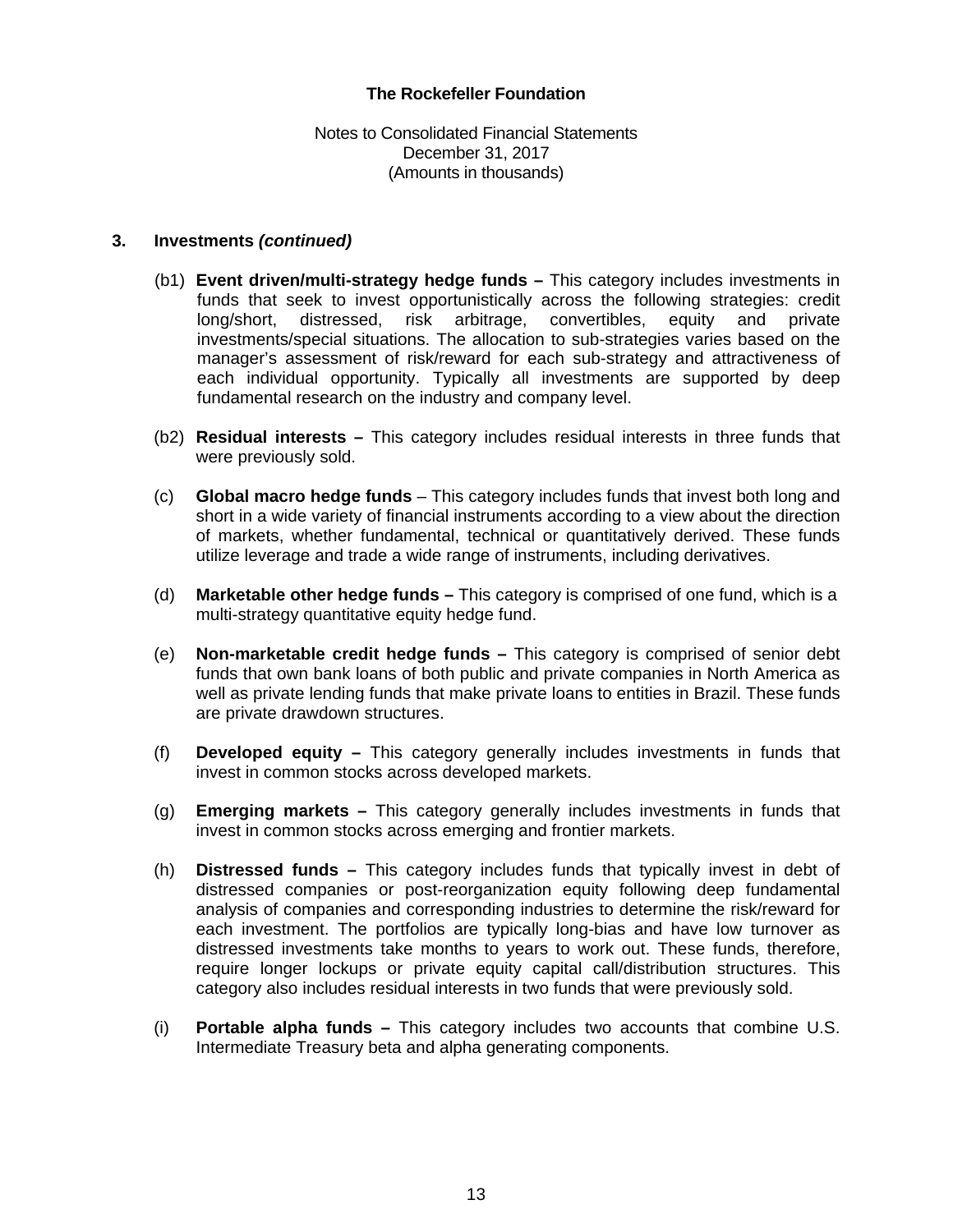Notes to Consolidated Financial Statements December 31, 2017 (Amounts in thousands)

## **3. Investments** *(continued)*

- (j) **Private equity funds –** This category includes both buyout and venture capital funds. The Foundation invests into these funds via a partnership structure, and these funds then typically invest equity capital into a portfolio of private companies. Whereas buyout funds are usually characterized by control (ownership of 50% or greater), venture capital focuses more on early-stage, startup-type opportunities with potentially greater reward but also higher risk. These funds may invest in an array of companies, industries, sectors, countries and geographies. Realized distributions of capital from each fund will be received as the underlying investments of the funds are liquidated; final liquidations are estimated to occur within the next five to 10 years.
- (k) **Real estate funds –** This category includes real estate funds that invest in commercial real estate globally. Realized distributions of capital from each fund will be received as the underlying investments of the funds are liquidated. Final liquidations are estimated to occur within the next five to 10 years.
- (l) **Resource funds –** This category includes natural resource related private equity funds that primarily invest in the energy sector. Realized distributions of capital from each fund will be received as the underlying investments of the funds are liquidated; final liquidations are estimated to occur within the next five to 15 years.
- (m) **Relative value hedge funds** This category includes funds that utilize an investment strategy that seeks to take advantage of price differentials between related financial instruments, such as stocks and bonds, by simultaneously buying and selling the different securities—thereby allowing investors to potentially profit from the "relative value" of the two securities. This strategy invests across global markets, with a focus on structured credit, corporate credit, interest rates and currencies.

#### **4. Derivative Financial Instruments**

Derivative Financial Instruments "Derivatives" used by the Foundation are contracts that derive their value from changes in values of underlying securities, typically, stocks, bonds or other assets. The Foundation directly invests in futures on U.S. Treasury bonds. The U.S. Treasury futures are purchased or sold at minimum transaction cost to adjust desired asset mix. The Foundation also invests in forward contracts to hedge against foreign currency exchange rate risk for its foreign currency denominated assets and liabilities due to adverse foreign currency fluctuations against the U.S. dollar.

The Foundation's assets include the initial margin and unrealized gains and losses of the derivative contracts purchased and sold by the Foundation. Fair values of the Foundation's derivative financial instruments generally are determined by quoted market prices. Also, within the Foundation's alternative investments, managers may create additional exposure for the Foundation through short sales of securities, and trading in futures and forward contracts, options, swaps and other derivatives products. However, the Foundation's exposure to derivatives held by its limited partnership investments is restricted to its contributed and committed capital to those limited partnerships.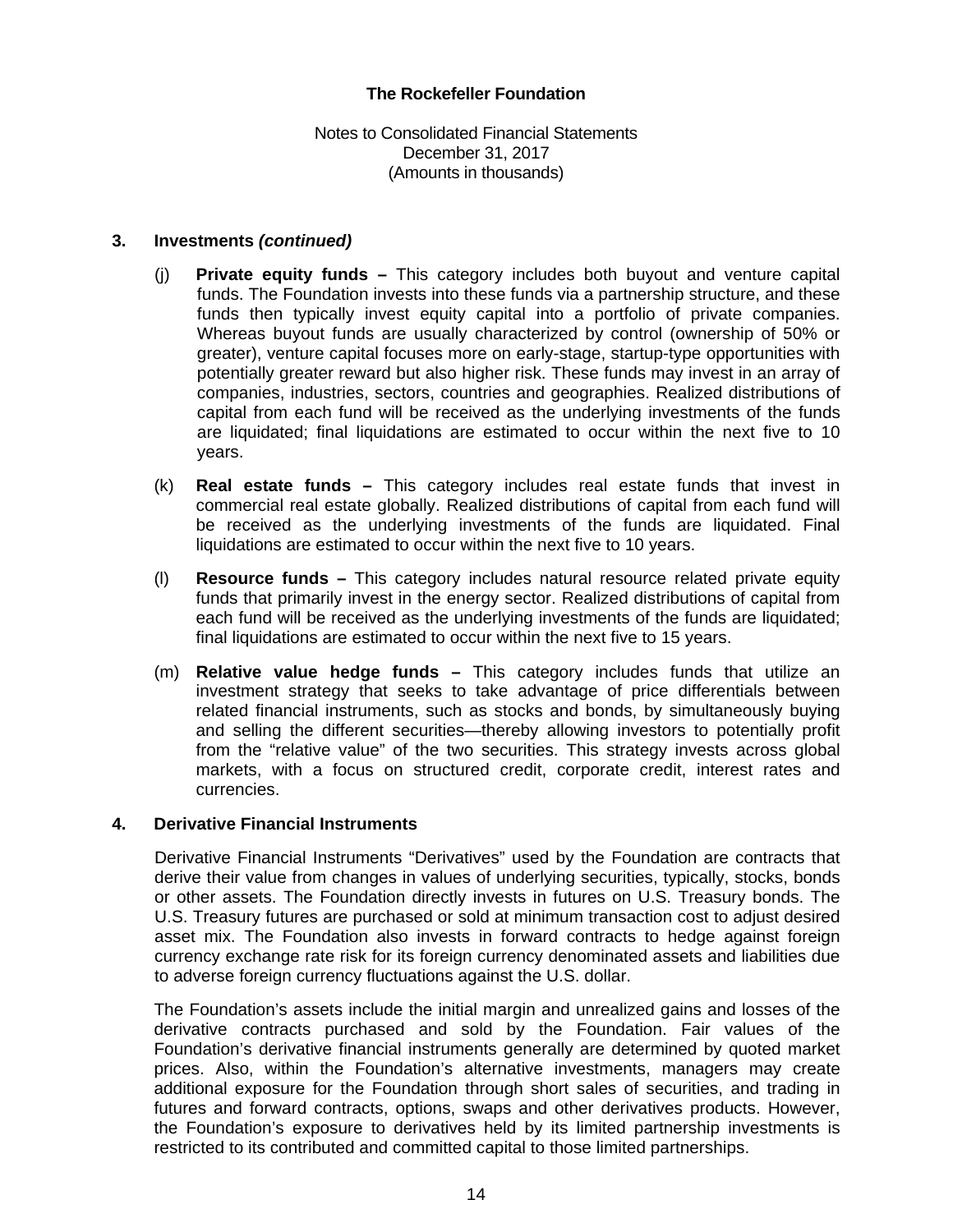Notes to Consolidated Financial Statements December 31, 2017 (Amounts in thousands)

## **4. Derivative Financial Instruments** *(continued)*

The full market risk and credit risk of derivative financial instruments are associated with their underlying contract amounts or "notional values" in addition to their fair values. Market risk represents potential loss from the decrease in the value of these financial instruments. Credit risk represents potential loss from possible nonperformance by the counterparties of their contracts.

Upon entering into a contract, the Foundation deposits and maintains as collateral such initial margin as required by the exchange on which the transaction is traded. Pursuant to the contract, the Foundation is to receive from, or pay to, the broker an amount of cash equal to the daily fluctuation in the value of the contract, also known as the variation margin. The Foundation records daily fluctuations in the variation margin account as realized gains and losses. At December 31, 2017 and 2016, \$712 and \$699 was on deposit with the brokers as collateral for margin requirements on futures, which is included in investments as either U.S. and other government obligations or corporate obligations.

The following table identifies the fair value amounts of derivative instruments included in the consolidated statements of financial position, categorized by primary underlying risk, at December 31. The following table also identifies the net gain and loss amounts included in net realized gain on investments in the consolidated statements of activities, categorized by primary underlying risk for the years ended December 31:

|                                                                                | 2017                             |                                    |   |                                   |                                      | 2016                             |                                    |                                   |                               |
|--------------------------------------------------------------------------------|----------------------------------|------------------------------------|---|-----------------------------------|--------------------------------------|----------------------------------|------------------------------------|-----------------------------------|-------------------------------|
| Primary underlying risk                                                        | Notional<br>Derivative<br>Amount | Number of<br>contracts<br>(actual) |   | Amount of<br>unrealized<br>(loss) | Amount of<br>realized<br>gain (loss) | Notional<br>Derivative<br>Amount | Number of<br>contracts<br>(actual) | Amount of<br>unrealized<br>(loss) | Amount of<br>realized<br>gain |
| Interest rate<br>US Treasury Bond Futures                                      | \$116.139                        | 747                                | S | (418)                             | 121                                  | \$115.896                        | 747                                | \$<br>(266)                       | 86                            |
| Foreign currency exchange rate<br>Forward contracts<br>Total derivative assets | \$116,139                        |                                    |   | (418)                             | (361)<br>(240)                       | 10,155<br>\$126,051              | 5                                  | (528)<br>(794)                    | 768<br>854                    |

The futures are classified as Level 1 within the portable alpha classification in the fair value hierarchy and the forwards are classified as Level 1 within the developed equity classification in the fair value hierarchy.

The derivative assets and liabilities as of December 31 are as follows:

|                                                | 2017   |  |  |             |     | 2016           |  |             |  |
|------------------------------------------------|--------|--|--|-------------|-----|----------------|--|-------------|--|
|                                                | Assets |  |  | Liabilities |     | <b>Assets</b>  |  | Liabilities |  |
| Interest rate                                  |        |  |  |             |     |                |  |             |  |
| <b>US Treasury Bond Futures</b>                |        |  |  | $-$ \$ 418  | -SS | $\blacksquare$ |  | 267         |  |
| Foreign currency exchange rate                 |        |  |  |             |     |                |  |             |  |
| Forward contracts                              |        |  |  |             |     | 61             |  | 588         |  |
| <b>Total Derivative Assets and Liabilities</b> | S      |  |  | 418         |     | 61             |  | 855         |  |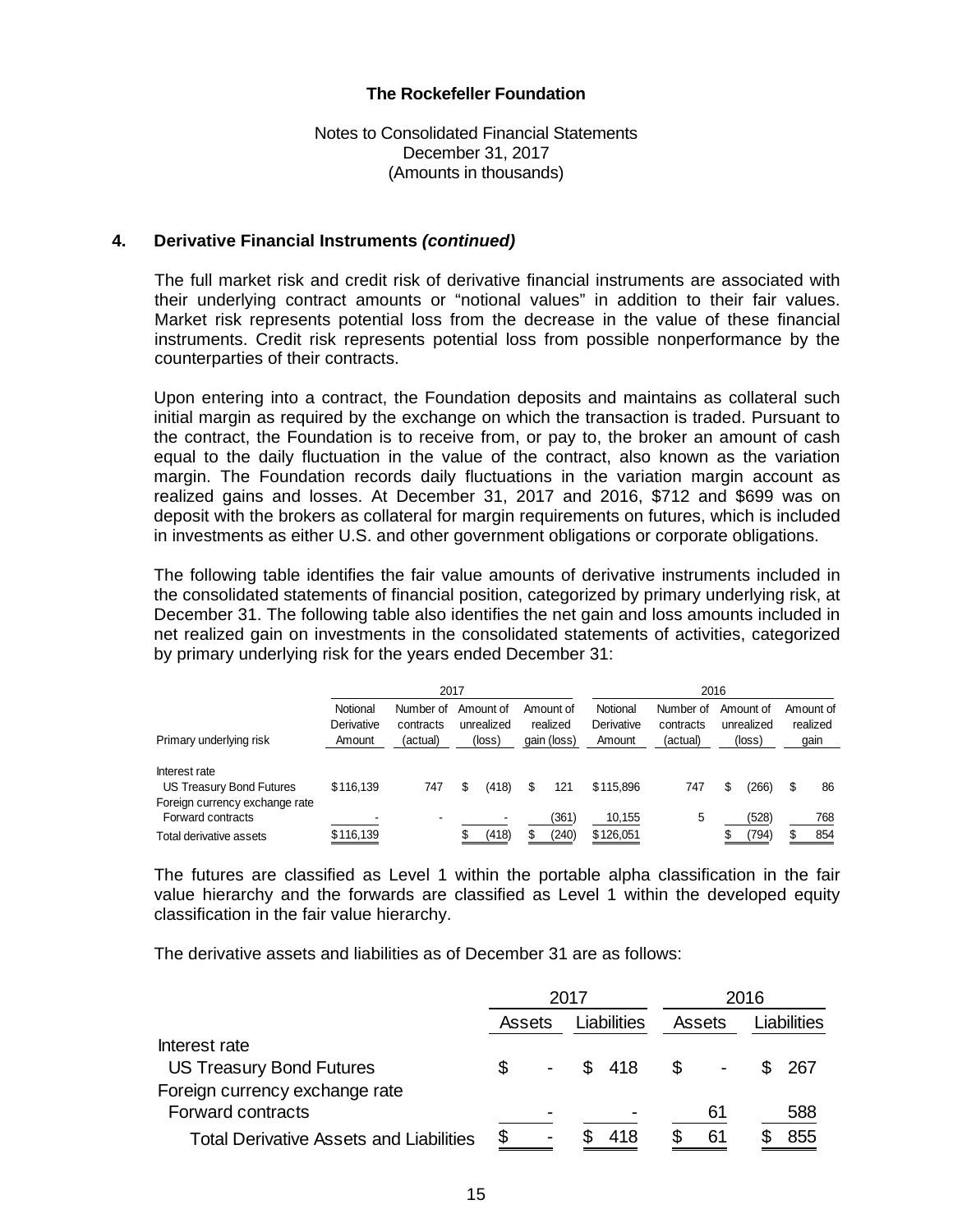## Notes to Consolidated Financial Statements December 31, 2017 (Amounts in thousands)

## **5. Program Related Investments**

The Foundation has unfunded PRI commitments totaling \$6.9 and \$12.9 million at December 31, 2017 and 2016. PRIs are classified as Level 3 within the fair value hierarchy. The following tables include a roll forward of the PRIs for the years ended December 31:

|                           | 2017              | 2016       |
|---------------------------|-------------------|------------|
|                           | <b>Fair Value</b> | Fair Value |
| Balance, January 1        | \$23,084          | \$21,564   |
| New investments           | 5,874             | 5,250      |
| Repayments                | (1,888)           | (475)      |
| Write-off of impaired PRI | (2,352)           | (3,255)    |
| Balance, December 31      | \$24,718          | \$23,084   |

## **6. Property, Furniture, Fixtures and Equipment**

At December 31, property, furniture, fixtures and equipment, net included the following:

|                                                | 2017     | 2016     |
|------------------------------------------------|----------|----------|
|                                                |          |          |
| Condominium interest in 420 Fifth Avenue       | \$16,471 | \$16,471 |
| Condominium improvements                       | 13,975   | 13,245   |
| Furniture, fixtures, and equipment             | 16,916   | 15,258   |
|                                                | 47,362   | 44,974   |
| Less accumulated depreciation and amortization | 36,528   | 33,650   |
|                                                | \$10,834 | \$11,324 |

During 2016, the Foundation accelerated depreciation of the useful life on certain of its condominium improvements, resulting in additional depreciation expense totaling \$7.162 million. In addition, the Foundation disposed of fixed assets with a cost basis of \$903 and accumulated depreciation of \$249.

#### **7. Pensions and Other Post-Retirement Benefits**

The Foundation maintains a defined benefit pension plan (the "Plan") for regular salaried employees who were at least 21 years old and have completed one year of service or had attained the age of 40 prior to July 1, 2000. As of July 1, 2000, the Plan was closed to new employees and to employees hired prior to July 1, 2000, who did not meet the eligibility requirements.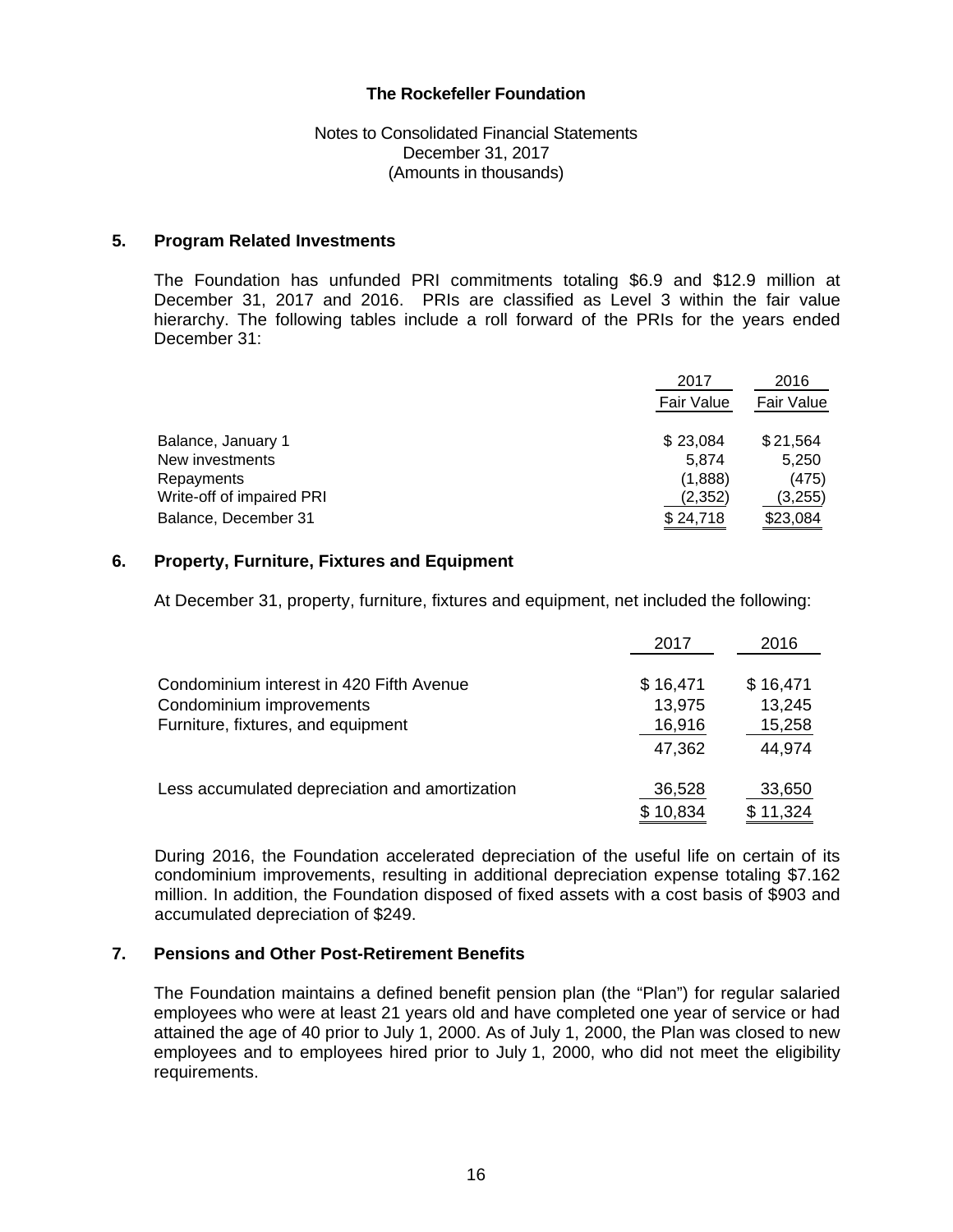Notes to Consolidated Financial Statements December 31, 2017 (Amounts in thousands)

## **7. Pensions and Other Post-Retirement Benefits** *(continued)*

Effective December 31, 2012, the Plan was amended such that Plan benefits were frozen and further accruals of benefits have ceased as of that date. Participants affected by the freeze (18) were eligible to receive a basic contribution under The Retirement Savings Plan for the Employees of the Rockefeller Foundation (the "Retirement Savings Plan") effective January 1, 2013.

The Plan provides retirement benefits based on years of service and final average pay, with benefits after retirement subject to increase under a cost-of-living augmentation formula. The Foundation makes annual contributions to the Plan, as needed, based on actuarial calculations, in amounts sufficient to meet the minimum funding requirements pursuant to the Employee Retirement Income Security Act of 1974. Plan assets are invested in a diversified portfolio of equities, fixed income securities and hedge funds.

In 2000, the Foundation enhanced its 401(k) plan to create the Retirement Savings Plan. Foundation contributions are now made to equal 13% of compensation plus a dollar-fordollar match of up to an additional 2% of base compensation contributed on a pretax basis by employees up to the compensation cap.

In 2000, then current members of the Plan had the option of remaining in the combined retirement plan consisting of the defined benefit pension plan and the former 401(k) Trustee Savings Plan or moving to the new Retirement Savings Plan. Employees can make additional unmatched pretax contributions which, when combined with employee contributions that are matched, cannot exceed the maximum pretax contribution limit of \$18, or for employees who have attained age 50, \$24. All contributions are credited to the participants' accounts. The Foundation's contributions to the Retirement Savings Plan were \$2.5 million in 2017 and \$2.6 million in 2016.

Locally hired staff in the Foundation's foreign offices participate in retirement plans and/or provident funds or other plans that conform to local customs, conditions or law.

The Foundation provides certain health care and life insurance benefits ("Other Post-Retirement Benefits") for retired employees. Employees are eligible for these benefits when they meet the criteria for retirement under the Foundation's pension plan. This plan has a cost sharing feature, which totaled \$221 and \$206 for 2017 and 2016, respectively. The Foundation accrues the expected cost of providing postretirement benefits over the years that employees render service and pays this portion of the cost of retiree health care benefits.

Information as of and for the years ended December 31, regarding the Foundation's defined benefit plans is as follows: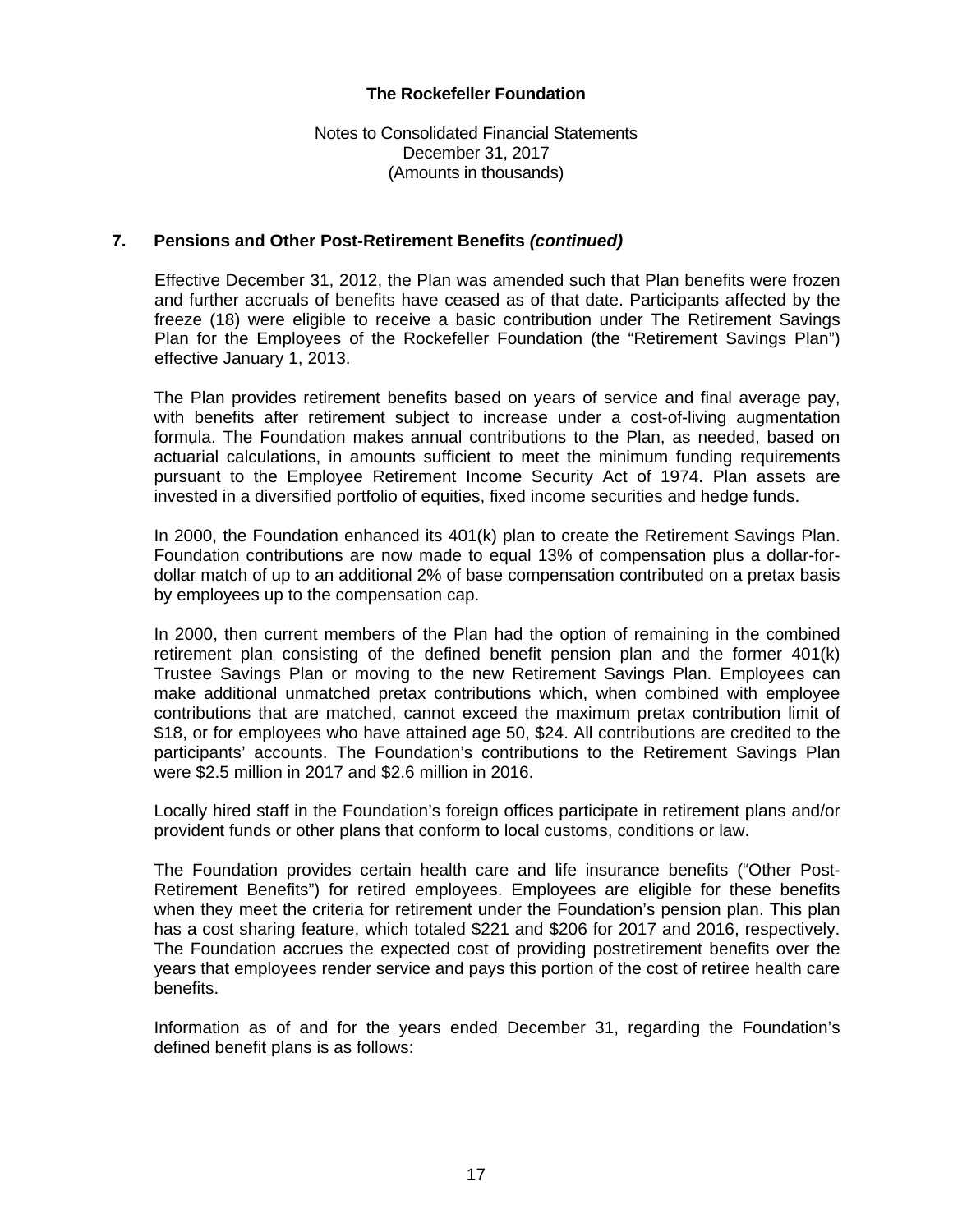#### Notes to Consolidated Financial Statements December 31, 2017 (Amounts in thousands)

# **7. Pensions and Other Post-Retirement Benefits** *(continued)*

|                                                                                                                                                                                                                                         | <b>Pension Benefits</b>                          |                                                   | <b>Other Post-retirement</b><br><b>Benefits</b> |                                                 |
|-----------------------------------------------------------------------------------------------------------------------------------------------------------------------------------------------------------------------------------------|--------------------------------------------------|---------------------------------------------------|-------------------------------------------------|-------------------------------------------------|
|                                                                                                                                                                                                                                         | 2017                                             | 2016                                              | 2017                                            | 2016                                            |
| Projected benefit obligation<br>Fair value of plan assets<br><b>Funded Status</b>                                                                                                                                                       | \$80,572<br>102,168<br>21,596<br>\$              | \$80,102<br>94,004<br>\$<br>13,902                | \$21,968<br>\$(21,968)                          | \$19,013<br>\$(19,013)                          |
| Service cost<br>Interest cost<br>Expected return on assets<br>Amortization of prior (credit)<br>Amortization of actuarial losses<br>Net Periodic (Credit) Cost                                                                          | \$<br>3,175<br>(6,626)<br>1,982<br>(1,469)<br>\$ | \$<br>3,330<br>(7, 195)<br>1,813<br>\$<br>(2,052) | \$<br>866<br>797<br>(751)<br>\$<br>912          | \$<br>653<br>737<br>(751)<br>\$<br>639          |
| Components of Other Changes in Net Assets<br>Actuarial (gains) losses arising in period<br>Amortization of prior service credit<br>Amortization of prior service cost<br>Amortization of actuarial losses<br>Other Change in Net Assets | (4,243)<br>S<br>(1,982)<br>\$<br>(6, 225)        | \$<br>2,615<br>(1, 813)<br>\$<br>802              | \$<br>2,175<br>751<br>\$<br>2,926               | 1,425<br>\$<br>751<br>(4, 813)<br>\$<br>(2,637) |
| Accumulated benefit obligation                                                                                                                                                                                                          | 80,572<br>\$                                     | \$80,102                                          | \$21,968                                        | \$19,013                                        |
| Amount recognized in the statement of financial<br>position - prepaid benefit (accrued) cost                                                                                                                                            | 21,596                                           | 13,902                                            | (21, 968)                                       | (19,013)                                        |
| <b>Employer contributions</b>                                                                                                                                                                                                           |                                                  |                                                   | 884                                             | 889                                             |
| Benefits paid                                                                                                                                                                                                                           | 4,855                                            | 4,911                                             | 884                                             | 889                                             |

The table below reflects the amounts recognized within net assets arising from the Plan and Other Post-Retirement Benefits at December 31, 2017 and 2016 that have not yet been recognized in net periodic benefit cost and the portion of such amounts that are expected to be recognized in net periodic benefit cost during the year ending December 31, 2018.

|                                                   |                   | <b>Pension Benefits</b> |              |             | Other Post-retirement Benefits |                |
|---------------------------------------------------|-------------------|-------------------------|--------------|-------------|--------------------------------|----------------|
|                                                   | 2018              | 2017                    | 2016         | 2018        | 2017                           | 2016           |
| <b>Actuarial losses</b><br>Prior service (credit) | 1.952<br>SS.<br>٠ | \$42.959                | \$49.184     | 75<br>(751) | \$ 3.041<br>(3.574)            | 866<br>(4,325) |
|                                                   | 1,952             | \$42,959                | 49,184<br>S. | (676)<br>S  | (533)<br>S                     | \$(3,459)      |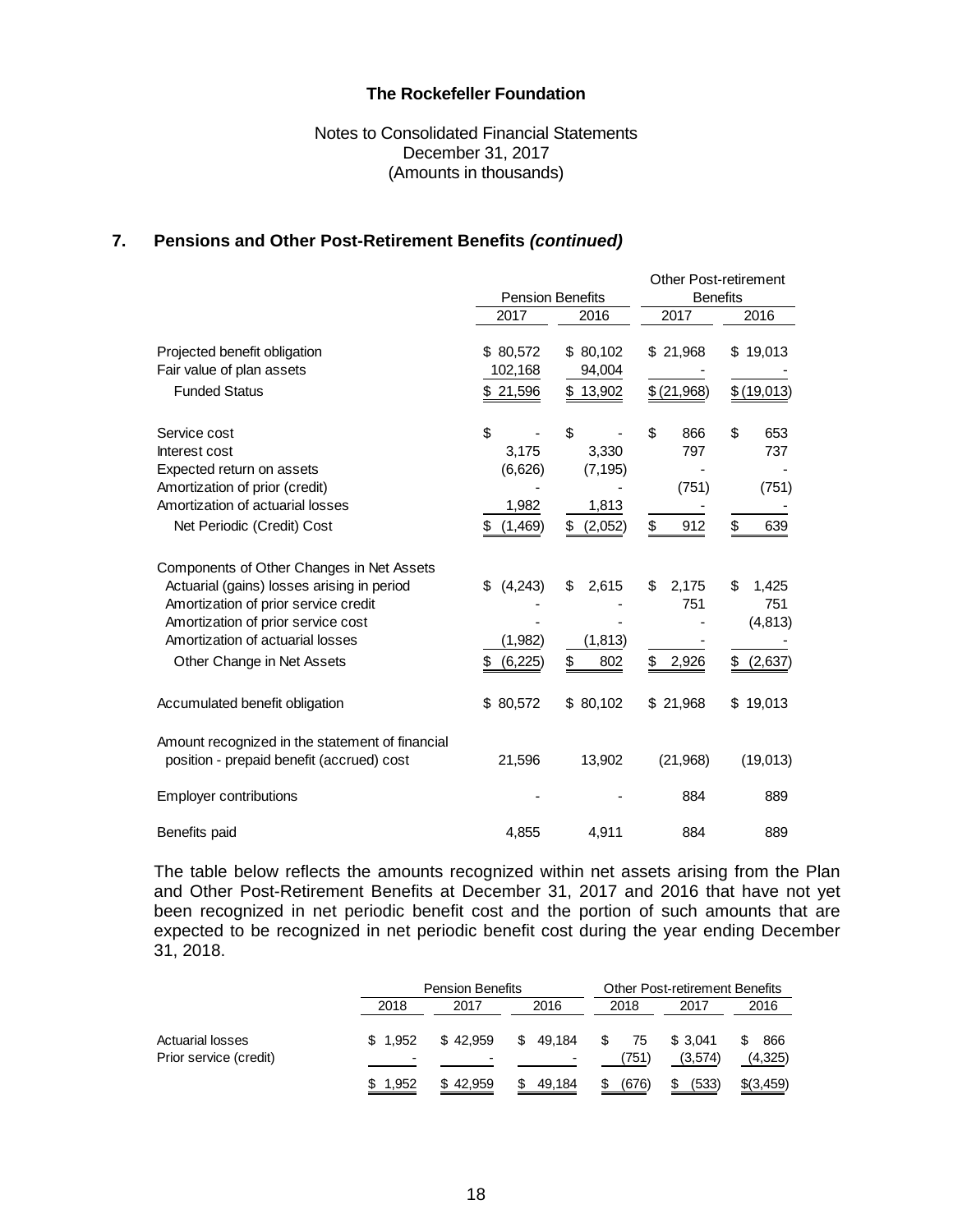## Notes to Consolidated Financial Statements December 31, 2017 (Amounts in thousands)

## **7. Pensions and Other Post-Retirement Benefits** *(continued)*

Weighted-average assumptions used to determine benefit obligations at December 31 are as follows: Other Post-retirement

|                               | <b>Pension Benefits</b> |       |       | Other Post-retirement<br><b>Benefits</b> |
|-------------------------------|-------------------------|-------|-------|------------------------------------------|
|                               | 2017                    | 2016  | 2017  | 2016                                     |
| Discount rate                 | 3.66%                   | 4.16% | 3.66% | 4.16%                                    |
| Rate of compensation increase | N/A                     | N/A   | 4.00% | 4.00%                                    |

Weighted-average assumptions used to determine net periodic benefit cost for the years ending December 31 are as follows:

|                                          | <b>Pension Benefits</b> |       | <b>Other Post-retirement</b><br><b>Benefits</b> |       |
|------------------------------------------|-------------------------|-------|-------------------------------------------------|-------|
|                                          | 2017                    | 2016  | 2017                                            | 2016  |
| Discount rate                            | 4.16%                   | 4.25% | 4.16%                                           | 4.25% |
| Expected long-term return on plan assets | 7.25%                   | 7.75% | N/A                                             | N/A   |
| Rate of compensation increase            | N/A                     | N/A   | 4.00%                                           | 4.00% |

The overall expected long-term rate of return on assets assumption was determined based on historical returns (without adjustment) for each asset class.

Assumed health care cost trend rates at December 31 are as follows:

|                                                    | 2017   | 2016 |
|----------------------------------------------------|--------|------|
| Health care cost trend rate assumed for next year  | 7.0%   | 6.5% |
| Rate to which the cost trend rate is assumed to    |        |      |
| decline (the ultimate trend rate)                  | $.5\%$ | 5%   |
| Year that the rate reaches the ultimate trend rate | 2025   | 2019 |

Assumed health care cost trend rates have a significant effect on the amounts reported for the health care plans. A one-percentage-point change in assumed health care cost trend rates would have the following effects:

|                                               | Point  | Point             |
|-----------------------------------------------|--------|-------------------|
|                                               |        | Increase Decrease |
| Effect on total of service and interest costs | \$ 410 | \$ (330)          |
| Effect on postretirement benefit obligation   | 3.904  | (3.250)           |

The investment policy of the Pension Plan is generally to invest the Plan's assets in the ratio of 30% in equities and 70% in fixed income and cash to minimize the risk that the Plan becomes underfunded. Some of the Plan's investment managers have been selected from among the endowment's managers to achieve savings on asset based management fees and to garner the benefits of consolidated risk management and oversight.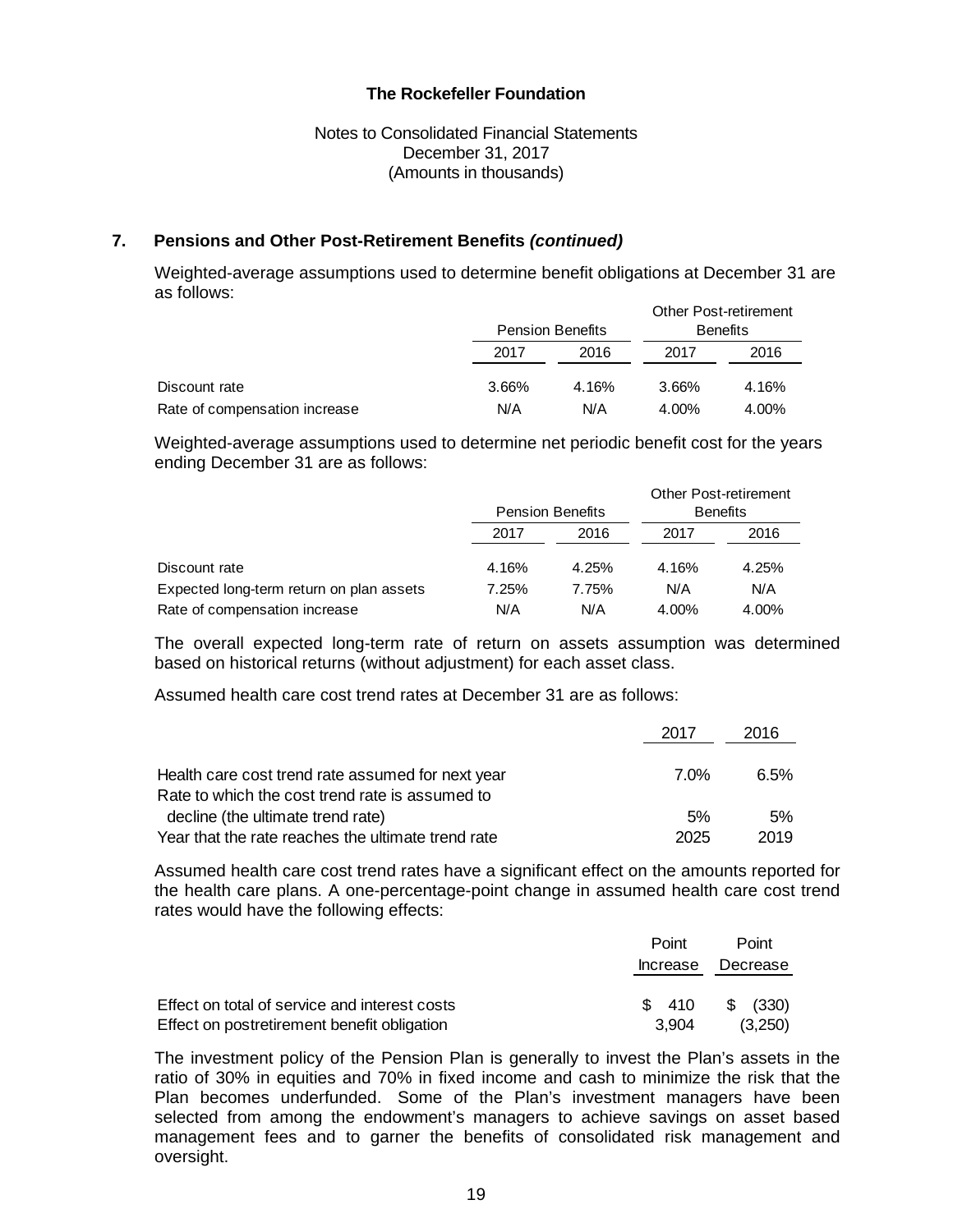## Notes to Consolidated Financial Statements December 31, 2017 (Amounts in thousands)

## **7. Pensions and Other Post-Retirement Benefits** *(continued)*

The following are the major categories of retirement plan assets at fair value as of December 31 grouped by the fair value hierarchy, for those investments subject to categorization within such hierarchy:

|                                     |             | 2017               |             |
|-------------------------------------|-------------|--------------------|-------------|
|                                     |             | Other              |             |
|                                     |             | <b>Investments</b> |             |
|                                     |             | Measured at        |             |
|                                     |             | <b>Net Asset</b>   |             |
|                                     | Level 1     | Value (*)          | Total       |
| Cash equivalents                    | \$<br>8,064 | \$                 | \$<br>8,064 |
| Equity funds                        |             |                    |             |
| Domestic equity funds               |             | 23,770             | 23,770      |
| International equity funds          |             | 15,450             | 15,450      |
| Fixed income index funds            |             |                    |             |
| Domestic fixed income funds         |             | 46,841             | 46,841      |
| Hedge funds                         |             | 4,277              | 4,277       |
| Subtotal                            | \$<br>8,064 | 90,338<br>\$       | 98,402      |
| Due from broker for investment sold |             |                    | 3,766       |
| Total                               |             |                    | \$102,168   |

|                                     |             | 2016               |              |
|-------------------------------------|-------------|--------------------|--------------|
|                                     |             | Other              |              |
|                                     |             | <b>Investments</b> |              |
|                                     |             | Measured at        |              |
|                                     |             | <b>Net Asset</b>   |              |
|                                     | Level 1     | Value (*)          | Total        |
| Cash equivalents                    | \$<br>2,880 | \$                 | \$<br>2,880  |
| Equity funds                        |             |                    |              |
| Domestic equity funds               |             | 23,717             | 23,717       |
| International equity funds          |             | 20,194             | 20,194       |
| Fixed income index funds            |             |                    |              |
| Domestic fixed income funds         |             | 35,611             | 35,611       |
| Hedge funds                         |             | 11,450             | 11,450       |
| Subtotal                            | 2,880<br>S  | \$<br>90,972       | 93,852       |
| Due from broker for investment sold |             |                    | 152          |
| Total                               |             |                    | \$<br>94,004 |

(\*) As discussed in Note 2, investments that are measured using the practical expedient are not classified within the fair value hierarchy.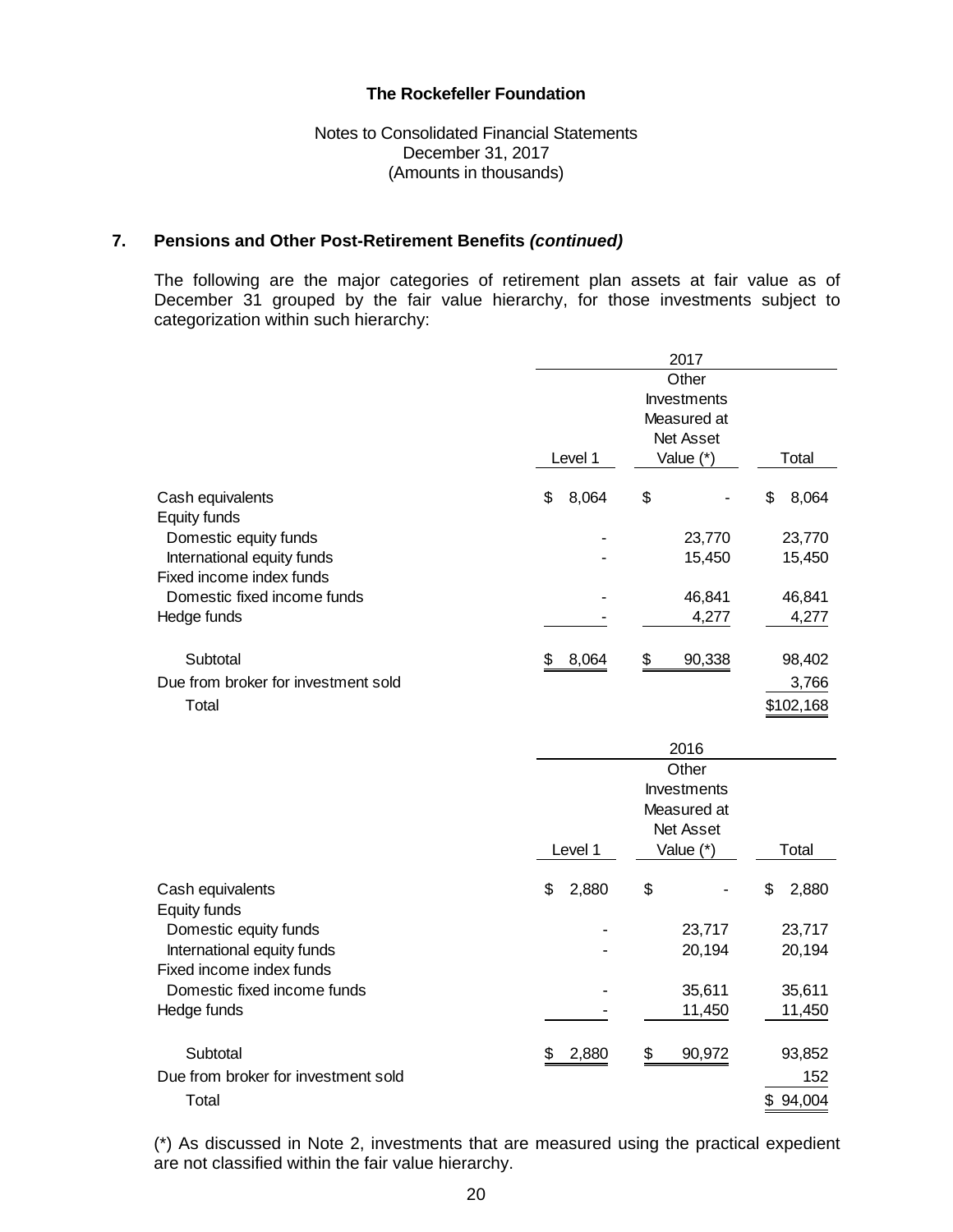Notes to Consolidated Financial Statements December 31, 2017 (Amounts in thousands)

## **7. Pensions and Other Post-Retirement Benefits** *(continued)*

A portion of the pension assets measured at NAV contain various redemption restrictions with required written notice. The following tables summarize the composition of such investments by the various redemption and lock-up provisions as of December 31:

|                                                    |            | 2017                                                                                                               |                             |                                |
|----------------------------------------------------|------------|--------------------------------------------------------------------------------------------------------------------|-----------------------------|--------------------------------|
| <b>Investment Category</b>                         | Fair Value | <b>Redemption Frequency</b>                                                                                        | Redemption<br>Notice Period | <b>Unfunded</b><br>Commitments |
| Developed and emerging<br>markets equity funds (a) | 39.220     | Daily, monthly, and<br>quarterly                                                                                   | $1-60$ days                 | \$                             |
| Fixed income index funds (b)                       | 46.841     | Daily<br>Quarterly liquidity for<br>portions of the fund<br>throughout the year,<br>requiring a full year to fully | 2 days                      |                                |
| Hedge funds (c)                                    | 4,277      | redeem.                                                                                                            | 100 days                    |                                |
| Total                                              | 90.338     |                                                                                                                    |                             | \$.                            |

- (a) This category includes investments in funds that invest in common stocks broadly across developed and emerging markets or in specific regions.
- (b) This category includes investments in passively managed trust funds that own U.S. Treasury bonds and TIPS.
- (c) This category consists of an investment in a diversified fund of funds that is invested in nineteen long/short, multi-strategy, credit long/short and relative value hedge funds.

#### *Cash Flows*

Contributions—The Foundation does not anticipate making any contributions to its pension and postretirement medical and life insurance plans in 2018.

Estimated Future Benefit Payments*—*the following benefit payments, which reflect expected future service, as appropriate, are expected to be paid as follows:

|           |                 | Other           |
|-----------|-----------------|-----------------|
|           | Pension         | Post-retirement |
| Year      | <b>Benefits</b> | <b>Benefits</b> |
|           |                 |                 |
| 2018      | \$5,174         | \$<br>761       |
| 2019      | 5,165           | 807             |
| 2020      | 5,112           | 850             |
| 2021      | 5,034           | 870             |
| 2022      | 5,014           | 890             |
| 2023-2027 | 24,691          | 5,035           |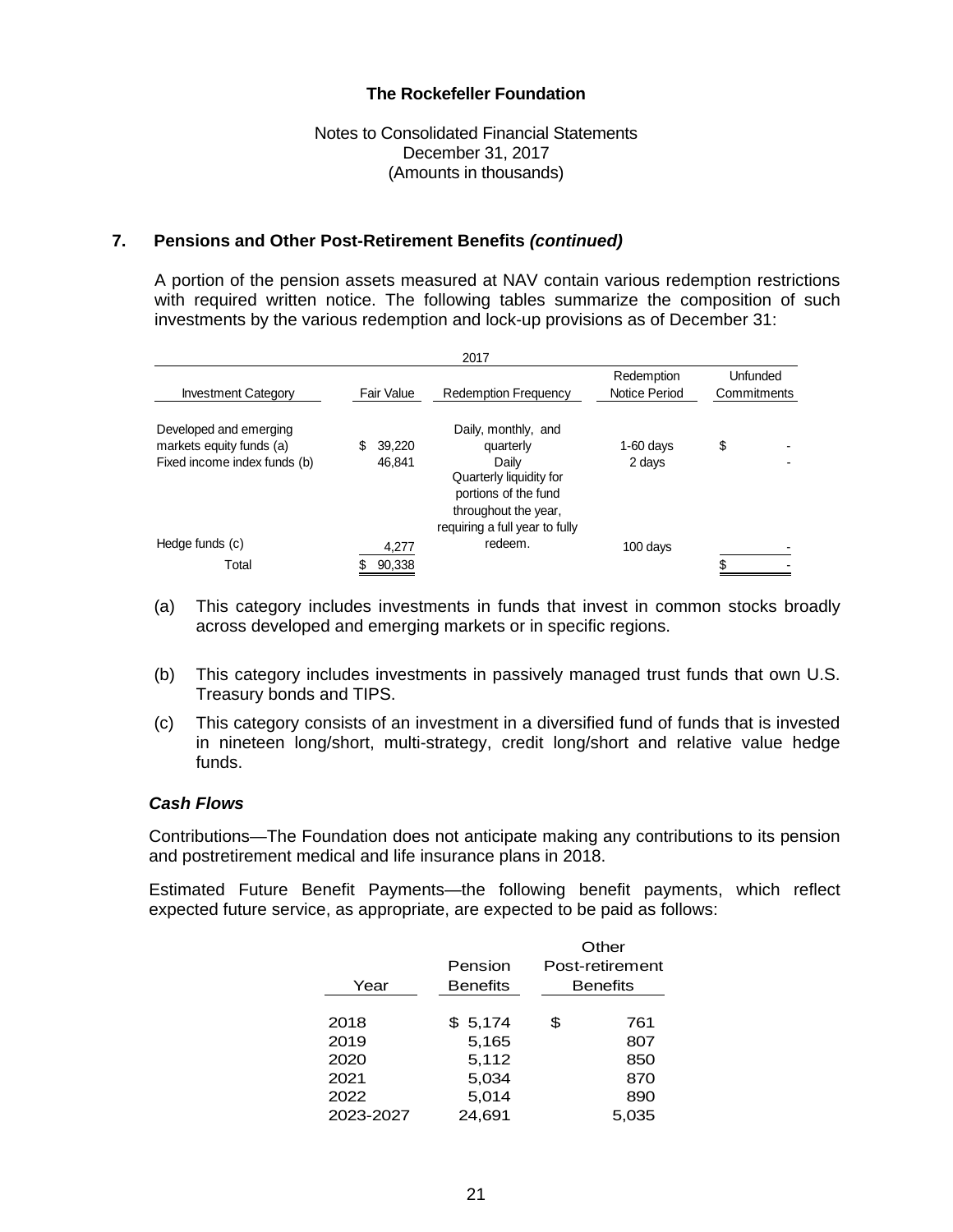## Notes to Consolidated Financial Statements December 31, 2017 (Amounts in thousands)

#### **8. Grants Payable**

The Foundation has entered into grant commitments with certain organizations. The following summarizes the changes in grants payable as of December 31:

|                      | 2017      | 2016       |
|----------------------|-----------|------------|
| Balance, January 1   | \$95,988  | \$69,569   |
| Additions            |           |            |
| Grants approved      | 200,566   | 174,267    |
| <b>Deductions</b>    |           |            |
| Grant payments       | (152,668) | (145, 924) |
| Grants lapsed        | (13, 972) | (1,924)    |
| Balance, December 31 | \$129,914 | \$95,988   |
|                      |           |            |

#### **9. Term Loan Payable and Interest Rate Swap Agreement**

During October 2011 the Foundation executed a term loan for \$20.8 million, the proceeds of which were used to redeem the outstanding principal and pay accrued interest on taxexempt term bonds issued by the Foundation. The term loan matures on October 13, 2023 and bears interest at a variable rate equal to the London Interbank Offered Rate ("LIBOR") plus 1.53%. As of December 31, 2017, principal payments due under the term loan are payable as follows:

| Year  | Amount      |  |  |
|-------|-------------|--|--|
| 2018  | 1,731<br>\$ |  |  |
| 2019  | 1,731       |  |  |
| 2020  | 1,731       |  |  |
| 2021  | 1,731       |  |  |
| 2022  | 1,731       |  |  |
| 2023  | 1,438       |  |  |
| Total | \$10,093    |  |  |

The Foundation has entered into an interest rate swap agreement with an initial notional amount of \$20.8 million to mitigate interest rate risk associated with the variable rate on the term loan. Under the terms of the swap agreement, the Foundation pays a fixed rate of 2.005% and receives a floating rate equal to the one month LIBOR rate (1.57% at December 31, 2017) on the notional amount (\$10.09 million at December 31, 2017).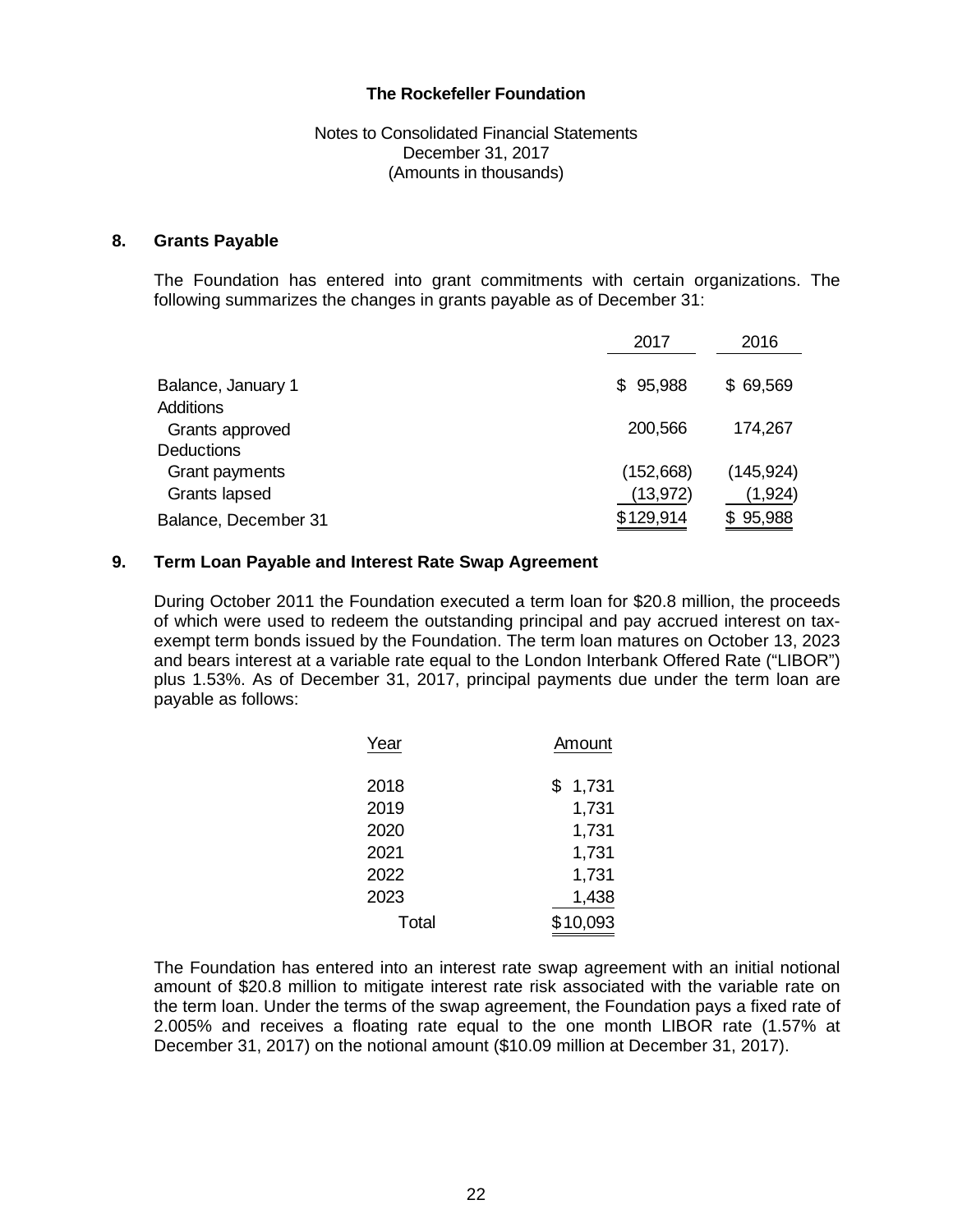## Notes to Consolidated Financial Statements December 31, 2017 (Amounts in thousands)

## **9. Term Loan Payable and Interest Rate Swap Agreement** *(continued)*

At December 31, 2017 the fair value of the interest rate swap was an asset of \$12, and at December 31, 2016 a liability of \$134. The interest rate swap is classified as Level 2 within the fair value hierarchy.

The carrying value of any outstanding borrowing would approximate fair value since advances bear interest at floating rates.

#### **10. Lines of Credit**

The Foundation has two unsecured lines of credit with a bank. One line is for \$100 million and expires on September 30, 2018 (364-day facility). The second line is also for \$100 million and expires on September 30, 2019 (two-year facility). There were no amounts outstanding as of December 31, 2017 and 2016. The agreements provide for a fee of 0.10% on the 364-day facility and 0.15% on the two-year facility on any unused portion of the lines. Interest is charged on borrowed funds as follows:

| Loan in a                       | Interest on the                                                                                                                                            | Interest on the                                                                                                                                            |
|---------------------------------|------------------------------------------------------------------------------------------------------------------------------------------------------------|------------------------------------------------------------------------------------------------------------------------------------------------------------|
| Principal Amount Of             | 364-day facility                                                                                                                                           | Two-year facility                                                                                                                                          |
| Less than \$500,000             | Higher of the Prime Rate<br>or the Adjusted One Month<br><b>LIBOR Rate</b>                                                                                 | Higher of the Prime Rate<br>or the Adjusted One Month<br>LIBOR Rate                                                                                        |
| Equal to or exceeding \$500,000 | Either the bank's offered<br>money market rate, the<br>LIBOR Rate plus .40%, or<br>the higher of the Prime<br>Rate or the Adjusted One<br>Month LIBOR Rate | Either the bank's offered<br>money market rate, the<br>LIBOR Rate plus .65%, or<br>the higher of the Prime<br>Rate or the Adjusted One<br>Month LIBOR Rate |

In addition, the Foundation must maintain a ratio of unrestricted liquidity to total indebtedness of no less than 1.00, tested annually.

The carrying value of any outstanding borrowing would approximate fair value since advances bear interest at floating rates.

#### **11. Investment Risks and Uncertainties**

Alternative investments consist of non-traditional, non-readily marketable investments, some of which may be structured as offshore limited partnerships, hedge funds, real asset and private equity funds and common trust funds. The underlying investments of such funds, whether invested in stock or other securities, are generally not currently traded in a public market and may be subject to restrictions on resale. Values determined by investment managers and general partners of underlying securities that are thinly traded or not traded in an active market may be based on historical cost, appraisals, a review of the investees' financial results, financial condition and prospects, together with comparisons to similar companies for which quoted market prices are available or other estimates that require varying degrees of judgment.